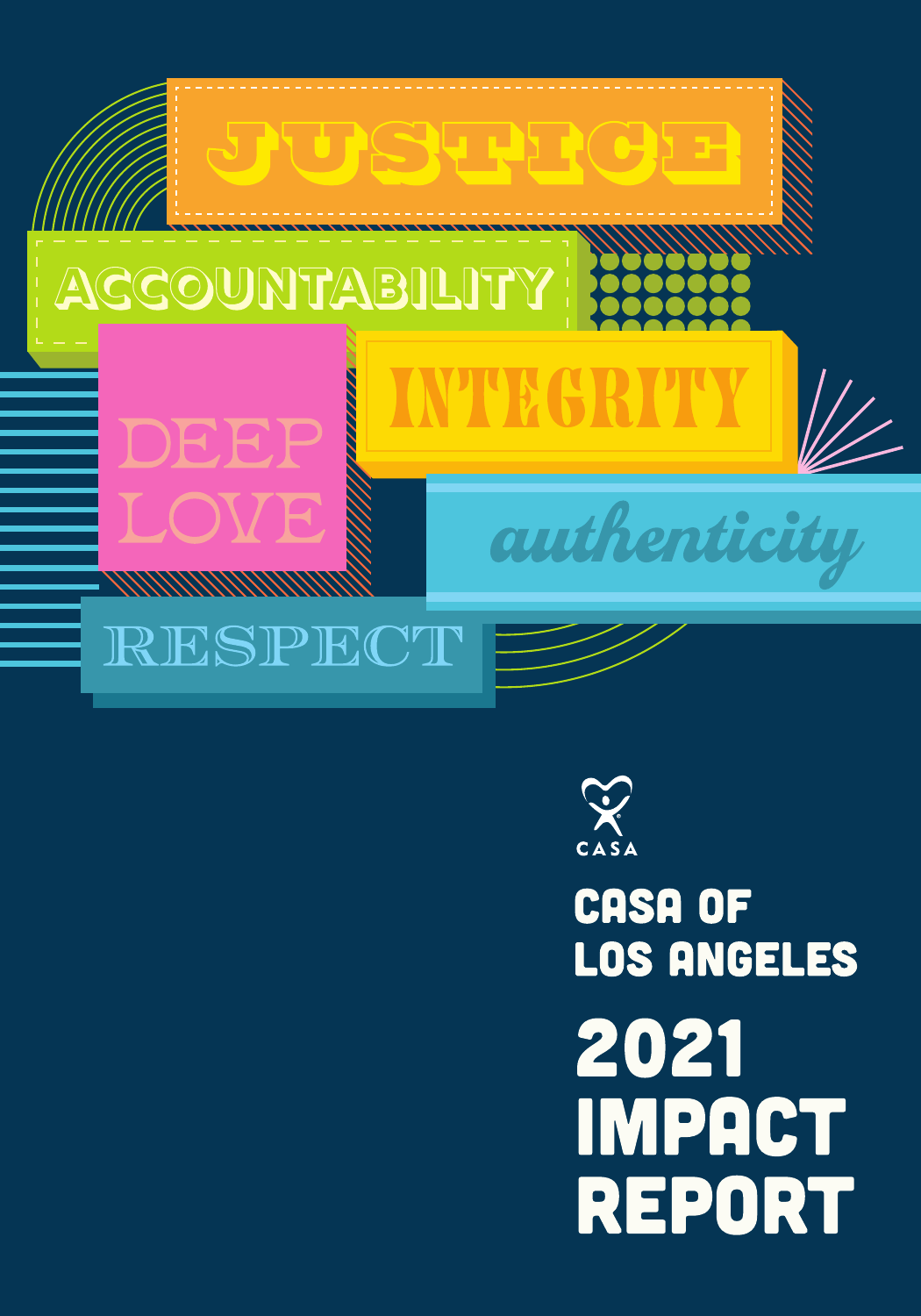



# dear friends,

"

**I honestly don't know where I would be right now without my CASA. I've seen many different faces being in the system, and I'm happy to say that my CASA is one of those faces that stood by my side to this day. I owe [MY] CASA everything for letting me see that my background does not determine my future.**"

— Destiny, CASA Youth, Age 16

As we reflect on the past year, as the pandemic waged on and continued to upend our lives in large and small ways, we want to first and foremost acknowledge and honor the strength of the children and families we serve. Through all of it, the grief, isolation, disruptions in routine, they were also forced to navigate the harsh and unjust realities of systemsinvolvement. For CASA of Los Angeles, it was a year that reminded us that it really does take a village to raise a child. As we move forward into 2022, we are reimagining how our program can and should support these children and their families and how we show up for them. We ask you to reimagine with us.

In the nearly two years since the start of the pandemic, court hearings remain predominantly virtual. Our incredible CASA volunteers are continuing to provide invaluable support, systems navigation and linkage services to those who are matched to them, both virtually and now slowly in person. We are so proud of our team of CASA volunteers, staff members, board members, community partners and supporters who helped CASA/LA grow last year, despite the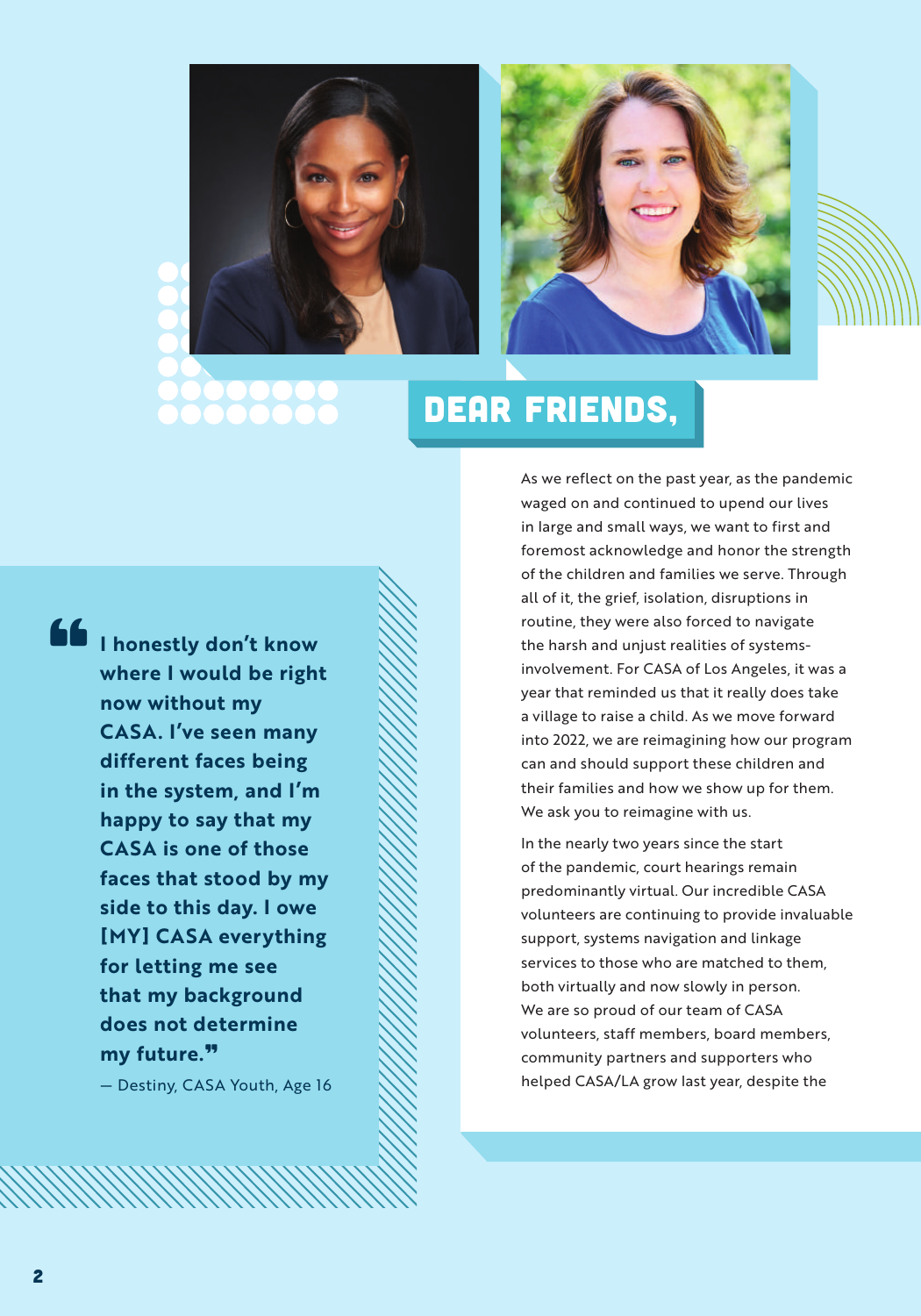**I've been fortunate to partner with CASA/LA for several decades in supporting youth in care. I am so impressed by the current emphasis CASA/LA is now placing on meeting the unique needs of expecting and parenting foster youth. I am confident they will help these young families build on their strengths so that both parents and children can thrive.**" — Senior Social Worker, Public Counsel, Children's Rights Project

ever-evolving challenges. In 2021, CASA/LA served more children in LA County's child welfare and juvenile justice systems than ever before in our over 40-year history. Our team also organized our highest number of dedicated community members to serve as CASA volunteers.

"

Last year, CASA/LA also hosted Supporting Dual Status Youth: Intersections in Advocacy — our first free, virtual two-day conference designed for advocates, community members and professionals in both the dependency and juvenile justice systems. Developed by Youth Justice Program Manager Ludivina Vasquez-Snow, this conference featured amazing keynote speakers and helped establish our organization as a leader and resource hub in the arena of youth justice. In addition, we launched our monthly Fireside Chat series, which continue to take place on the first Friday of every month and feature various panelists discussing topics concerning youth in the child welfare and juvenile justice systems in LA County. These events are free with RSVP, and we hope to see you all at the next one!

Under new leadership, we are also reimagining how we show up for these children and their families. In Fiscal Year 2022, CASA/LA will establish new partnerships that support

young people transitioning out of the system, which encompasses key populations such as expectant and parenting youth. Alongside one-to-one advocacy of a CASA volunteer, CASA/LA will help these youth achieve independence by linking them to housing, mental health services, employment, peer support, childcare, and other supportive services with the goal of preventing them (and their children) from entering any other systems altogether.

We are not yet fully aware of what new challenges and outcomes lie ahead for these families in Los Angeles County, but we promise to continue to show up for them. We believe that a Los Angeles in which all children and families involved in the child welfare and juvenile justice systems have equitable access to resources and support, is a safer, stronger, more successful Los Angeles for everyone. In 2022 and beyond, we promise to work diligently every day to make this Los Angeles a reality. We could not have made it this far without your help, and we cannot continue this hard work without you by our side.



**Charity Chandler-Cole** Chief Executive Officer

Jonk

**Lori Kozak** Board Chair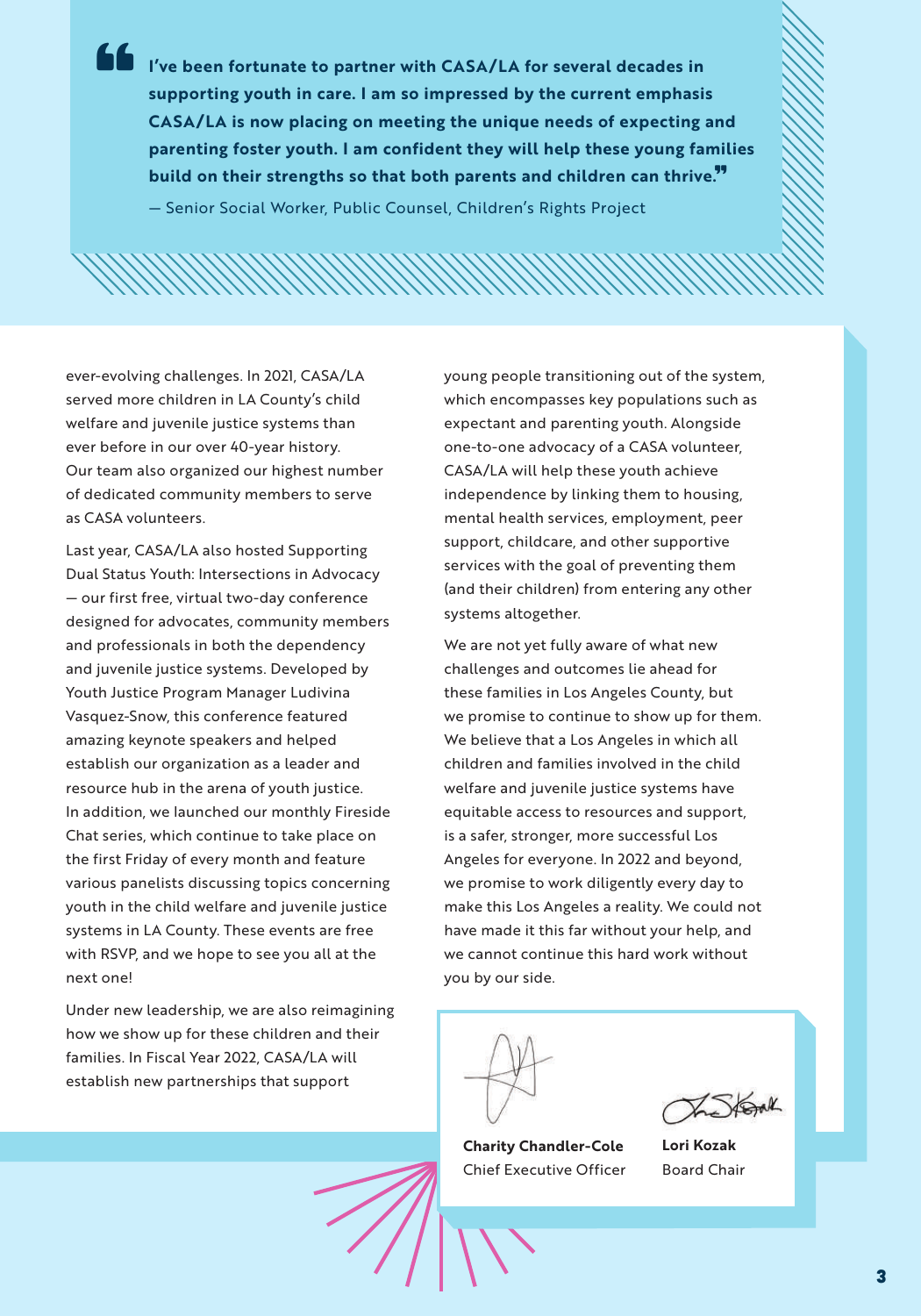## impact by the numbers











**1,119 Total CASA volunteers**

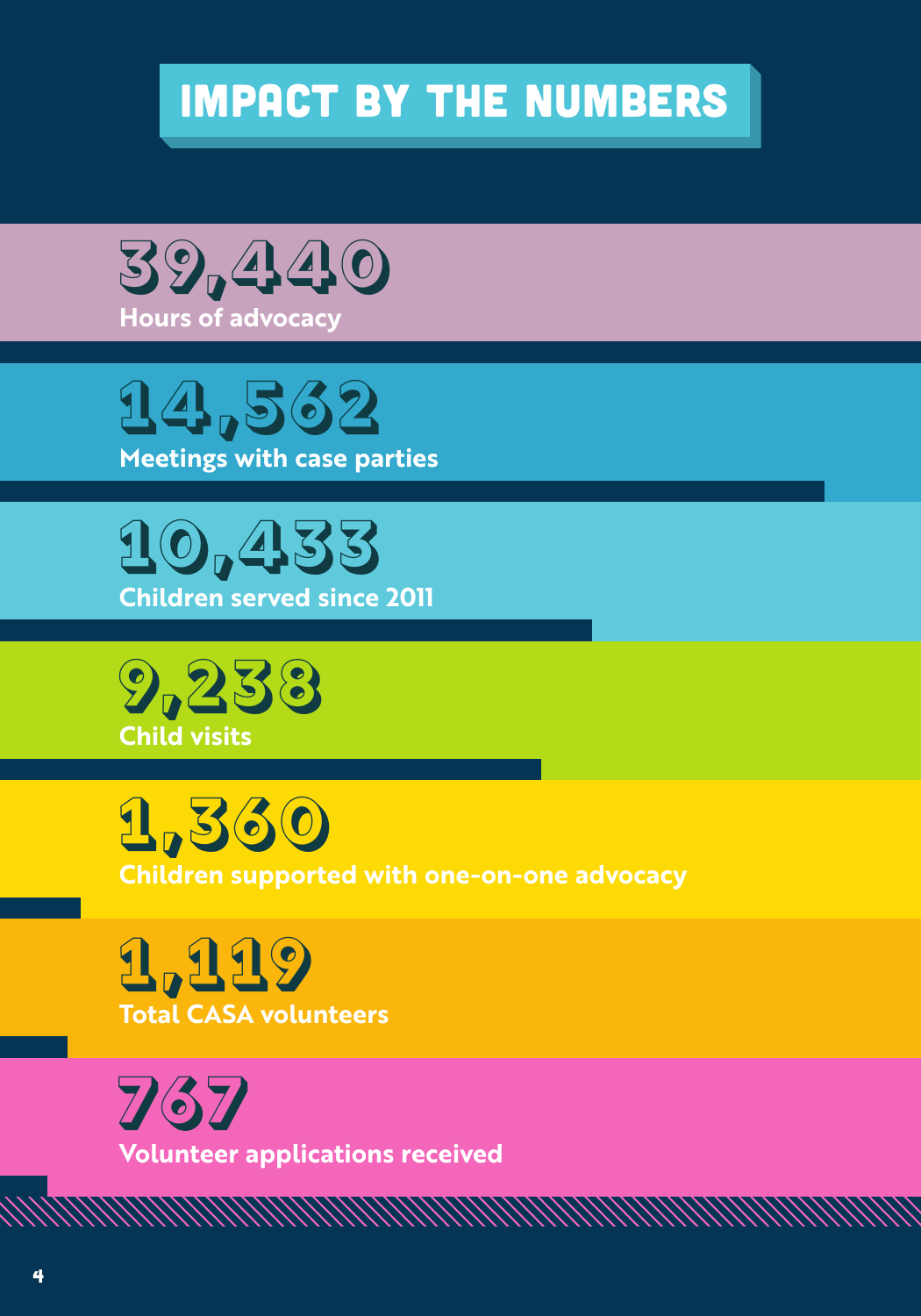## about casa of los angeles

CASA of Los Angeles is a team of dedicated staff and volunteers who organize the community to act and advocate for children and families in LA County's overburdened child welfare and juvenile justice systems. Through an intentional, restorative and culturally responsive lens, CASA/LA organizes, trains and supports committed, consistent and caring adults who take action by providing strengths-based advocacy, equitable access to resources and lifeaffirming connections. CASA/LA strengthens our community, ensuring that children and families have what they need to thrive.

The children served by CASA/LA come from historically underserved populations that have experienced the extraordinary consequences of racial disparities and structural inequality that lead to poverty, neglect and abuse. CASA volunteers, or Court Appointed Special Advocates, work with a child in foster care to form a trusting

relationship, demonstrate stability, show up and advocate for their best interests. CASA volunteers help children in important ways such as comforting them through emotional trauma and transition, arranging for needed healthcare, social services or enrichment activities, talking with teachers to ensure educational services are in place and reporting to the children's court and judges by attending court hearings and advocating for the child's wellbeing.

CASA/LA is one of the largest regional programs, in both the nation and state, of volunteer network services for children experiencing the foster care system. Studies have shown that children with CASA volunteers receive more assistance and support than children without. Children supported by a CASA are also more likely to be reunited with their families, be adopted and less likely to re-enter the child welfare system.

### Volunteer Recruitment and Outreach

CASA/LA uses several methods and strategies to recruit volunteers, ranging from media outreach, advertising, online marketing, social media, earned media, and (often one of the most effective strategies) person-to-person word of mouth from current and former CASA volunteers. The recruited individuals receive in-person or online intensive training in order to perform trauma informed, culturally competent services. In addition, CASA/LA offers comprehensive ongoing training and support for new and continuing volunteers on issues unique to children in the child welfare system.

## Research and Evaluation

In order to serve more children and to serve them well, CASA/LA has become a leader in implementing data systems for program evaluation, allowing us to improve the quality of service and administrative efficiency to our volunteers and to the youth that we serve. Through the implementation of the data management system ETO (Efforts to Outcomes), CASA/LA is able to track our volunteer-to-case assignment pipeline, and ultimately, the impact of CASA advocacy on the safety, permanency, and well-being of the children served.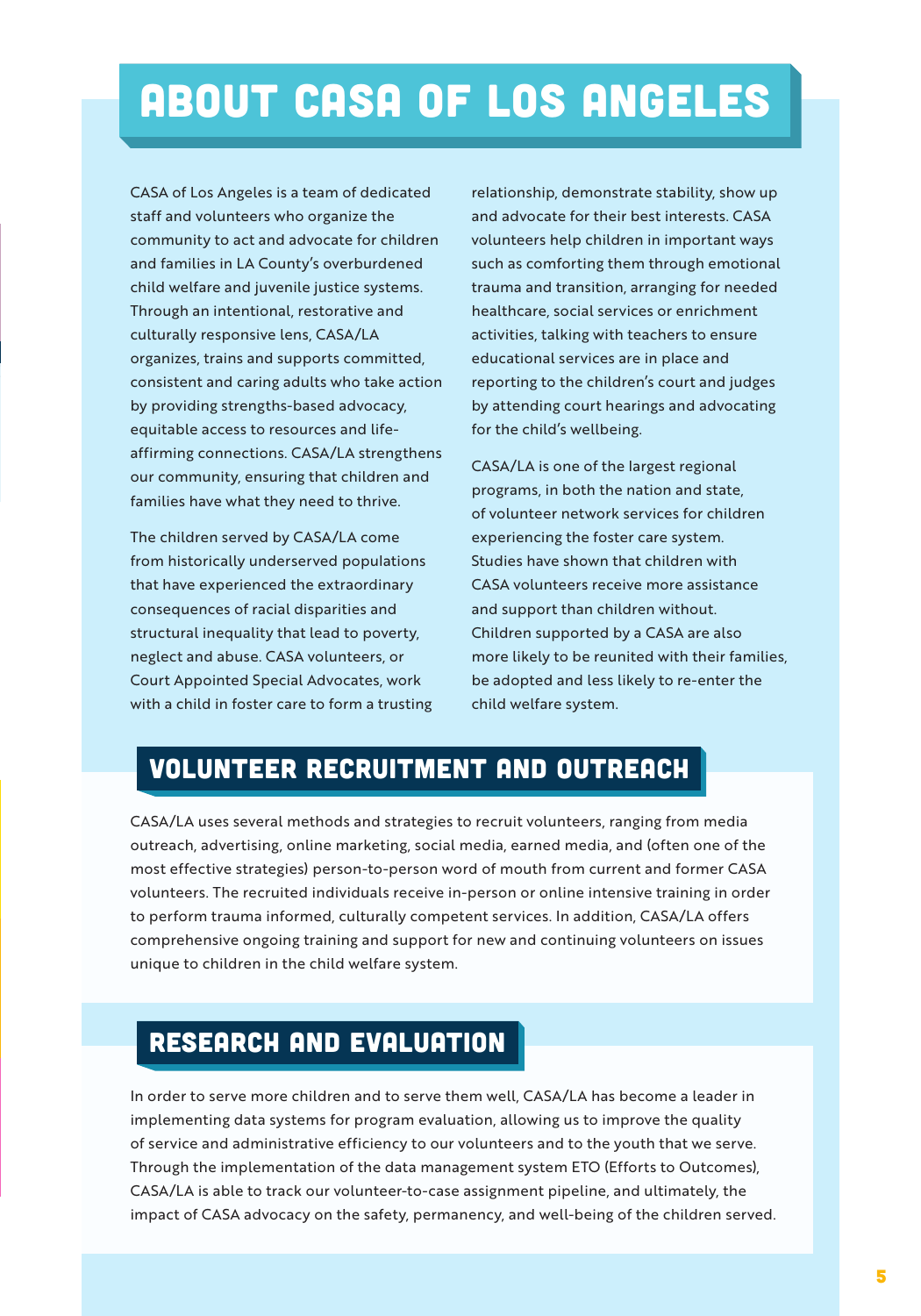## CASA volunteer

# advocacy efforts

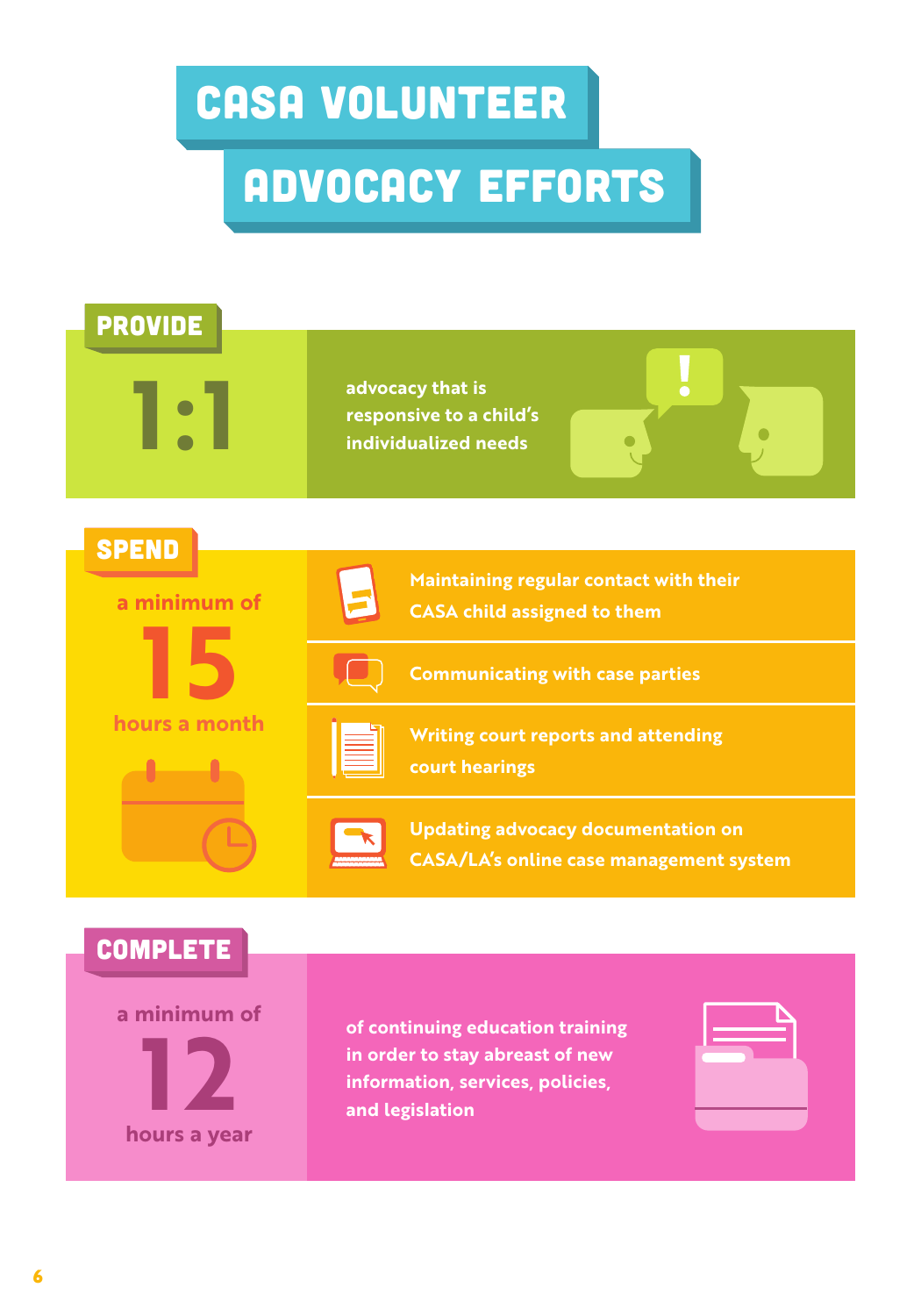# volunteer demographics

**1,119 Total CASA Volunteers**

| <b>GENDER</b> |       |  |
|---------------|-------|--|
|               |       |  |
|               |       |  |
| <b>Female</b> | 75%   |  |
| <b>Male</b>   | 25%   |  |
| Non-Binary    | $1\%$ |  |
|               |       |  |

## race/ethnicity

| African-American     | 6%           |  |
|----------------------|--------------|--|
| <b>Asian</b>         | 6%           |  |
| Caucasian/Non-Latino | 65%          |  |
| Hispanic/Latino      | 11%          |  |
| Multi-Racial         | 5%           |  |
| Native American      | $\langle$ 1% |  |
| <b>■ Other</b>       | 7%           |  |

| <b>AGE</b>              |     |  |
|-------------------------|-----|--|
|                         |     |  |
|                         | 27% |  |
| Ages 21-35              |     |  |
| Ages 36-45              | 22% |  |
| Ages 46-54              | 15% |  |
| Ages 55-65              | 21% |  |
| $\blacksquare$ Ages 66+ | 15% |  |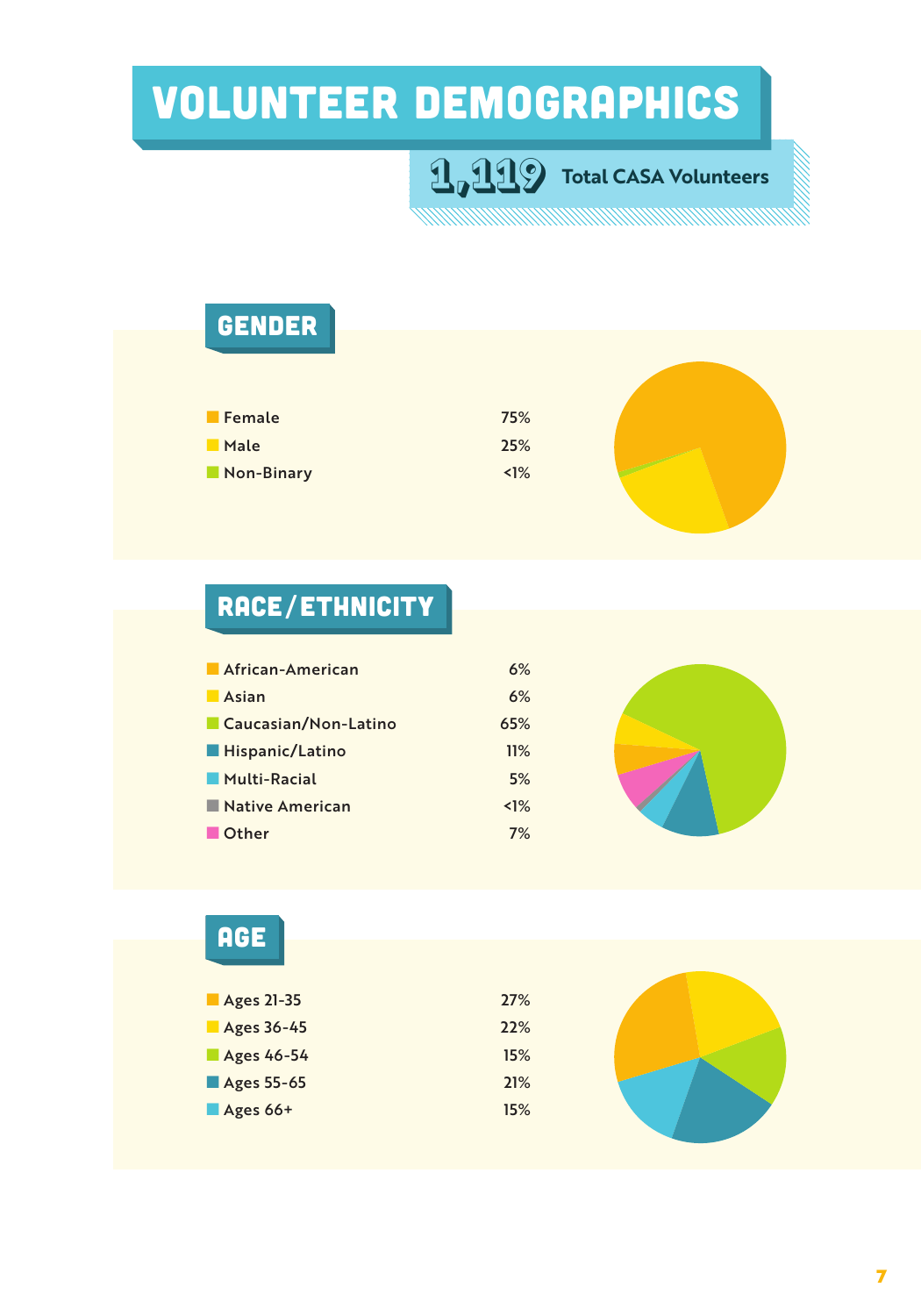# children demographics





### gender

| <b>Female</b>   | 52%          |
|-----------------|--------------|
| Male            | 48%          |
| Non-Binary<br>г | $\langle$ 1% |



## race/ethnicity

| African-American       | 36%          |  |
|------------------------|--------------|--|
| $\blacksquare$ Asian   | 1%           |  |
| Caucasian/Non-Latino   | 9%           |  |
| <b>Hispanic/Latino</b> | 46%          |  |
| Multi-Racial           | 2%           |  |
| Native American        | $\langle$ 1% |  |
| Other                  | 5%           |  |

| × |                                                                                                                                 |
|---|---------------------------------------------------------------------------------------------------------------------------------|
|   |                                                                                                                                 |
|   | $\mathcal{L}^{\text{max}}_{\text{max}}$ and $\mathcal{L}^{\text{max}}_{\text{max}}$ and $\mathcal{L}^{\text{max}}_{\text{max}}$ |

| 7%  |
|-----|
| 17% |
| 48% |
| 27% |
|     |

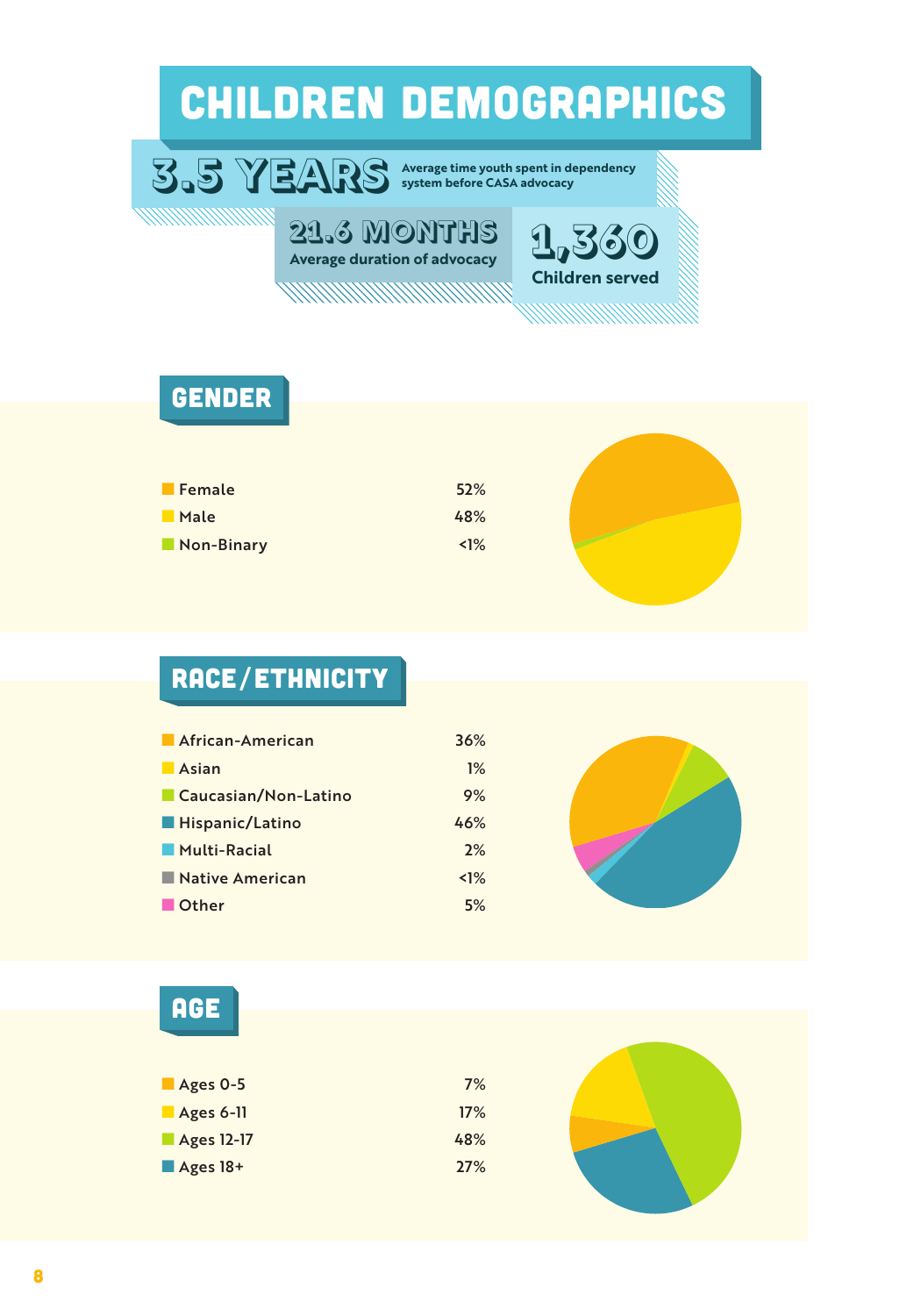### **WHAT DOES ADVOCACY LOOK LIKE AROUND**

## permanency and safety?



"**There is so much to learn to be an effective CASA. I have received great training and have a wonderful supervisor. Through it all, I can sum it up by saying that Craig is an outstanding young man who is capable of achieving great things in life. As his CASA, I intend to help him reach his potential.**" —CASA volunteer Chuck Quon

CASA youth Craig is a 15-year old, energetic, highly inquisitive and intellectually curious young man. Craig likes to talk to his CASA volunteer Chuck about everything under the sun — from health food to what it would be like to live in outer space. They share a bond founded on trust and open communication. Chuck is working with Craig to help him achieve his goals in education, permanency and well-being advocacy goals that they established together as a team.

Craig has been with his current foster family for almost a year and, because of this stability, he is now able to focus on school, his wellbeing and his hopes for the future. Prior to reaching permanency, Craig

frequently changed placements, and the instability he faced made it difficult to focus on anything beyond his immediate circumstances. Now, however, with Chuck as his educational rights holder, Craig looks toward his future. Together they are assessing Craig's interests in school, registering for new classes, dropping classes he is less interested in, and also working on getting Craig involved in extracurriculars that also pique his many interests. Chuck says that, like all of us, Craig can have his good and bad days, but he is in a good place mentally, emotionally and physically and maintains a positive outlook about his future, despite the trials he has faced.

## 68%

**of CASA youth in a permanent placement at case closure**

# 31%

**of CASA youth placed with parents and/or family members at case closure**

CASA volunteers support children in identifying options for a long-term and safe home, whether that be at home with their parents or identifying a legal guardian or adoptive home. CASAs work together with the child's team to ensure that they have long-term, loving connections that can help them thrive.

82%

**of CASA youth maintained or improved safety outcomes during advocacy**

Young people in care face risks to their safety. They may not have a safe place to live or may have a mental health challenge that puts them in harm's way. A CASA can ensure that the youth has the support services in place to keep them safe and stable.

**ELECTASAS are incredible advocates for foster youth. They bring a problemsolving, can-do attitude to even the most challenging situations. Partnering with them is always a rewarding experience. I can't imagine what the dependency system would look like without them!**"<br>- Benefits Program Director,

Alliance for Children's Rights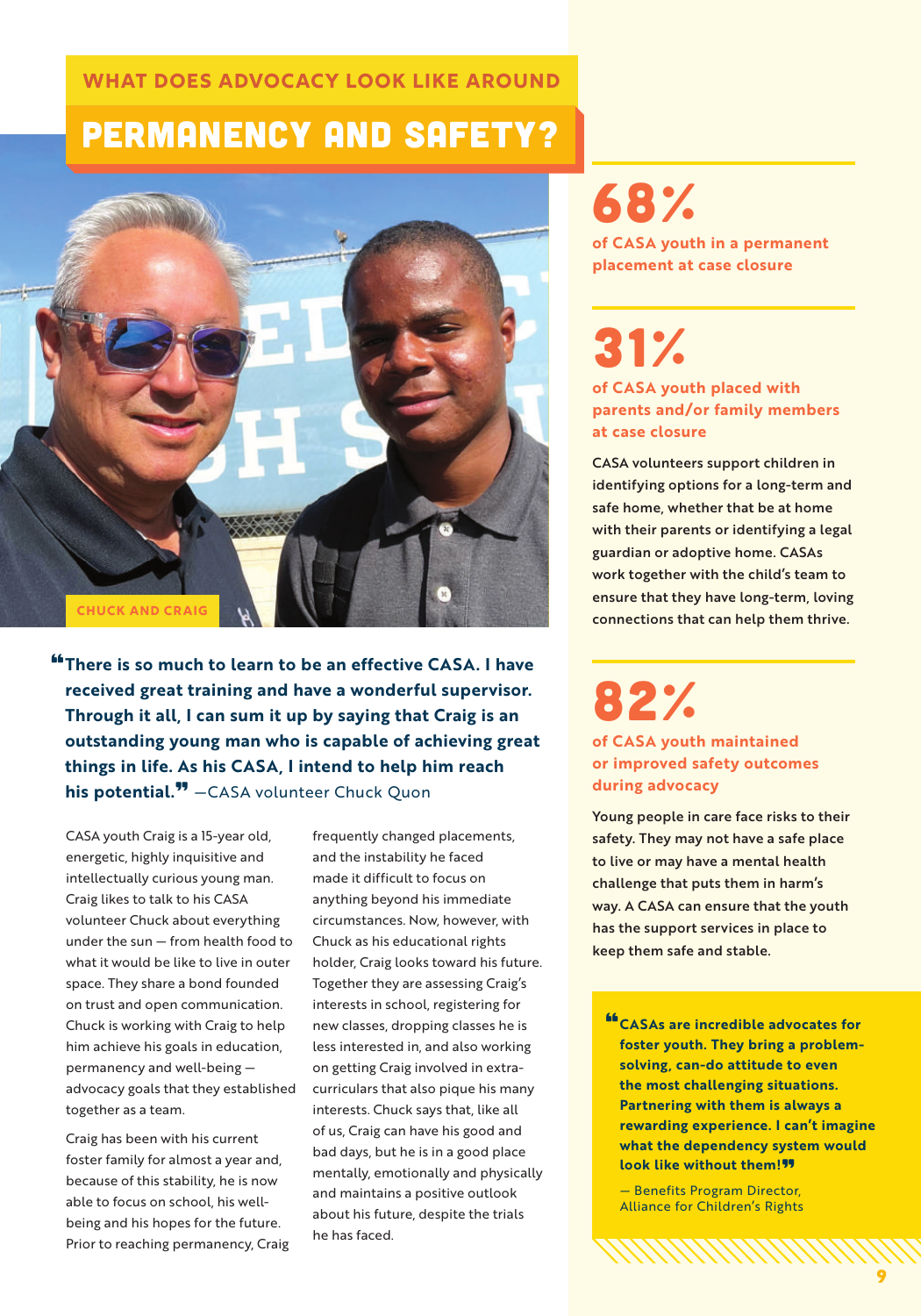### **WHAT DOES ADVOCACY LOOK LIKE AROUND**

## education?



41% **of CASA volunteers held educational rights**

# 62%

#### **of youth with educational goals experienced improved educational outcomes**

Education is an important part of any child's life. When a young person is in care, they may experience disruptions in their education and may not have an adult to oversee their educational planning. CASAs provide assessment, support, and advocacy services that address a child's specific educational challenges and needs – from preschool to college graduation. CASAs frequently hold the educational rights of the child they serve to ensure that these valuable services are implemented.

"**My CASA has made a huge impact on my journey due to the fact that she is not only considerate of me, but of my family as well. She has shown me how to communicate with my family during great and troubling times. Family is vital to me.**"

#### —CASA youth Elise

CASA Julie shares that when she first met Elise she was guarded, and had built up an emotional wall as a way of self-protection. As you can imagine, life was tough for a young woman who was trying to figure out the best path for her future.

"Elise is a young woman who has spent most of her life skeptical of a system and the people who were imposing rules on her, and not giving her what she needed to grow and thrive. I am sure that at times she saw me as just one more piece of the problem," said Julie.

Elise was born in Chicago and moved to California when she was just 9 years old. She has been in the foster care system for the last 10 years and has had to move around a lot. When Elise was assigned a CASA her first reaction was that of confusion. She had no idea what a CASA was and was skeptical to say the least.

As time passed, their relationship grew and Julie has helped Elise obtain financial, educational, and career goals that she had put in place. In each of the areas, Julie has spent time calling, researching and reaching out to potential contacts who could help Elise in her future. Little by little these acts were paying off as Elise was now taking college courses with an advocate by her side each step of the way. Continued education can be difficult to navigate, but Julie stayed persistent and helped Elise complete applications, attend counselor meetings and register for classes in a timely manner.

Having Julie's support has helped Elise make great strides in her educational and career goals. "I work part-time now as a certified nursing assistant and house cleaner. I have been able to acquire my diploma, take courses at LA Trade Tech, Pasadena City College and Los Angeles Skills Academy. I have learned some skills in agriculture as well and am enrolled in Sowing Seeds for Change, a school for agriculture. This year I will be taking an EMT course to accommodate my CNA certification."

Despite the challenges she has experienced, Elise dreams of her future — she just needed help determining an action plan and where to start. Julie says that even after all she has been through, Elise has the biggest heart and wants to help others.

"She probably won't tell you, but she takes particular interest in service to others. She has provided food to people in hunger when she herself had very little. She studied to care for the sick and aging. She has worked to assist homeless youth find resources to live safely and with promise. She is very giving."

Elise has been doing well in the last few months. She will soon age out of the system, but will do so with a good job and the stability to do so smoothly. With Julie by her side, Elise feels motivated and encouraged to reach all of her future goals in the medical field.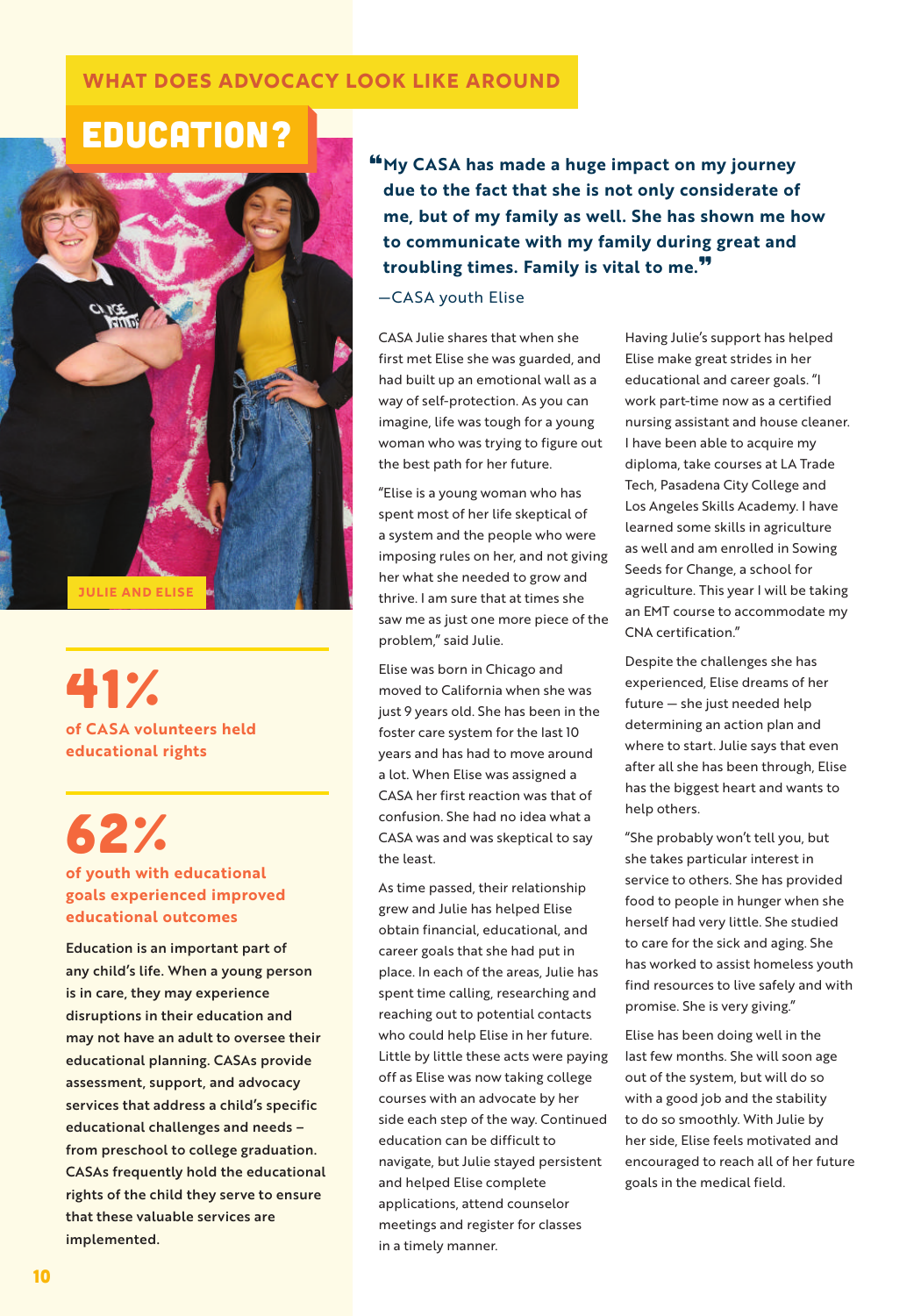### **WHAT DOES ADVOCACY LOOK LIKE AROUND**

## MENTAL HEALTH and PHYSICAL HEALTH?



"**Being a CASA is the most unique volunteer job I've ever had. Getting to know a child, learning their specific situation, and becoming involved in key issues in their lives have become a part of my work to unify the people on earth through compassion and empathy.**"

### —CASA volunteer Darnell Rhea Williams

Darnell met Steven\* when he was 3 years old at a medical care facility where he lived since birth. Because of his severe health condition, Steven spent most of his life in the hospital. As Steven's CASA, health was Darnell's top priority. Steven needed a kidney transplant but his living facility at the time made him ineligible. Darnell connected Steven with a foster family that not only provided for Steven's health needs, they also became a long-term family that qualified him for the kidney transplant waitlist. In addition to ensuring that all of Steven's health needs were met, Darnell also made the effort to reintroduce Steven's biological parents to him, helping them foster a working relationship

with his adoptive mother. These connections created a much stronger support network and foundation for Steven to thrive.

The shared connection that Darnell has with Steven, from their first encounter as strangers to becoming a constant figure in his life, is founded on benevolence and compassion, and is what the CASA advocacy program is all about. Darnell says that this work is decidedly not about her. As she puts it: "The goal isn't to feel good about yourself because you've helped someone. The goal is to simply help someone. It's not a fluffy, selfserving, feel-good volunteer job. The work requires diligence and altruism."

## 68%

**of CASA youth experienced improved mental health outcomes at case closure**

Many young people in care experience the mental health impact of trauma, neglect and abuse. CASA volunteers assist the child's team by ensuring that these young people have access to the mental health services that they need to heal. CASA volunteers are also instrumental in monitoring the use of psychotropic medication among assigned youth and advocating for appropriate and individualized treatment.

## 84%

#### **of CASA youth maintained or improved physical health**

Children in care comprise some of our most medically at-risk and vulnerable children. In some cases, a child may not have access to the full medical services or treatments that are needed to live a healthy life. CASA volunteers encourage timely responses for the children they serve, connecting them with vital medical services, and overseeing their preventative, planned, and/or crisis care.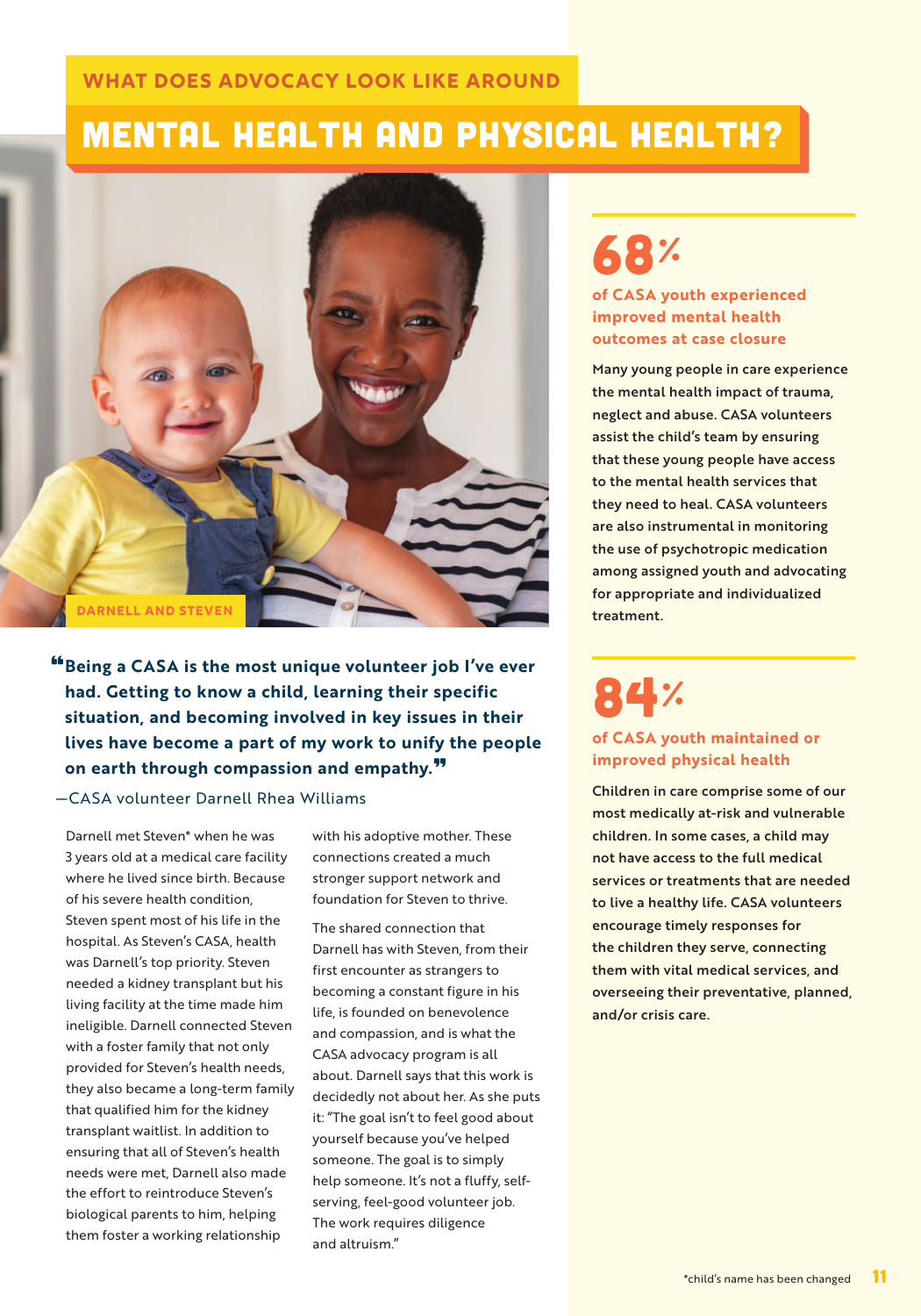## early childhood initiative

7% **of CASA children were ages 0 – 5**

CASA/LA's Early Childhood Initiative advances our commitment to help children ages 0-5. In Los Angeles County, 35% of the children entering foster care are aged 0-5 (19% are under 24 months). The Early Childhood Training helps CASA volunteers use a developmental lens to assess the child's situation, which helps the Court and concerned adults better understand the young child's needs to achieve physical, emotional, and attachment development. As the unique developmental needs of the child are recognized earlier, interventions happen sooner, and more children achieve permanency successfully.

## YOUTH JUSTICE

38

**CASA youth were dually involved in child welfare and juvenile justice system**

While advocacy for CASA volunteers has centered primarily on the overall well-being of youth in the dependency system, CASA volunteers are more frequently having to advocate for youth in Juvenile Justice Court. Unfortunately, it is not uncommon for youth in the dependency system to make contact with the juvenile justice system. Youth already served by the dependency system are also more likely to receive harsher sentencing when compared to youth that are not. Young people that are dually-involved experience high rates of placement change, mental health and substance abuse issues, and are more likely to become further involved in the juvenile justice and the adult criminal justice system. CASA volunteers can collaborate with a team of professionals to ensure all services are in place, and that the youth is connected to non-punitive supports that promote healing.

## essential history

137 **CASA youth were served under this program**

The Essential History program aims to help social workers, attorneys and judges make trauma-informed decisions about the young people they serve by providing them with a summary of the young person's experiences and history in critical areas of life. Through this program, volunteers complete a detailed review of a child's file and write a report outlining the child's placement, medical, mental health, social, and academic history to ensure critical details are not overlooked by the various stakeholders in the child's case.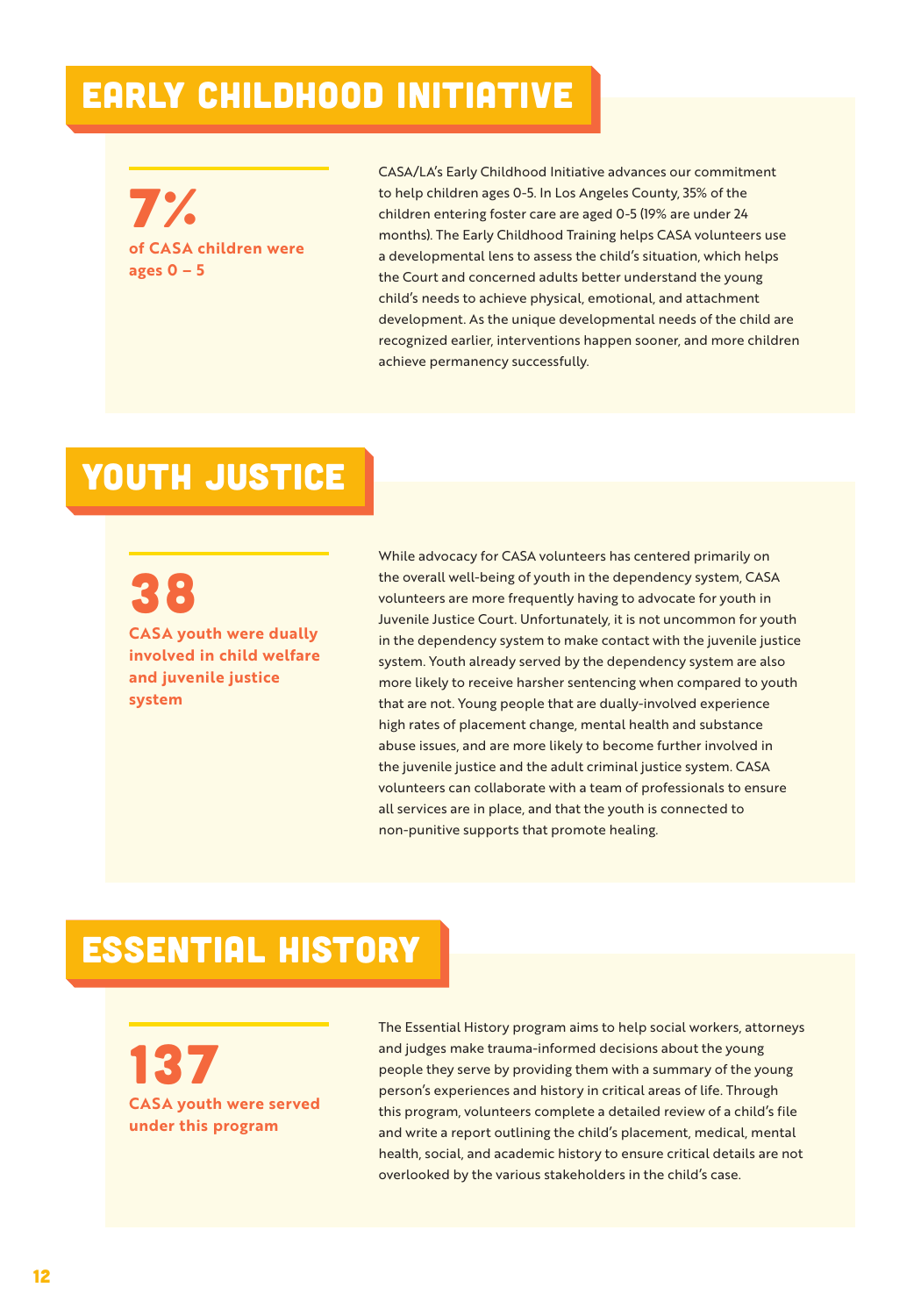## FINANCIAL STATEMENTS

| _<br>$\sim$<br>_____<br>_<br>____ | . . |  | . . |  | P.<br>. . | n ya<br>e v |  |
|-----------------------------------|-----|--|-----|--|-----------|-------------|--|
|-----------------------------------|-----|--|-----|--|-----------|-------------|--|

| <b>Foundations</b>           | 1,894,245 | 20.3%  |
|------------------------------|-----------|--------|
| <b>Special Event Revenue</b> | 900,071   | 9.7%   |
| $\blacksquare$ Individuals   | 1,765,909 | 19.0%  |
| <b>Government</b>            | 680,994   | 7.3%   |
| Corporate                    | 144,510   | 1.6%   |
| Civic/Faith                  | 7,297     | 0.1%   |
| Other                        | 711,335   | 7.6%   |
| $\blacksquare$ In-kind       | 3,204,279 | 34.4%  |
|                              | 9,308,640 | 100.0% |
|                              |           |        |

### expenses

| <b>Advocacy</b>                 | 5,826,570 | 70.7%  |
|---------------------------------|-----------|--------|
| Volunteer Training and Services | 652,539   | 7.9%   |
| Recruiting and Outreach         | 448,573   | 5.4%   |
| Management and General          | 372,441   | 4.5%   |
| <b>Fundraising</b>              | 946,316   | 11.5%  |
|                                 | 8,246,439 | 100.0% |

"**The Essential History (EH) program is extraordinarily helpful particularly in cases with a long history. Rather than a child's history being explained throughout numerous DCFS reports over time, the EH CASA reports condense it, making it easy for focused advocacy, helping the bench better understand the child's needs, and helping CLC in the event of an attorney transition.**" —Children's Law Center (CLC) Attorney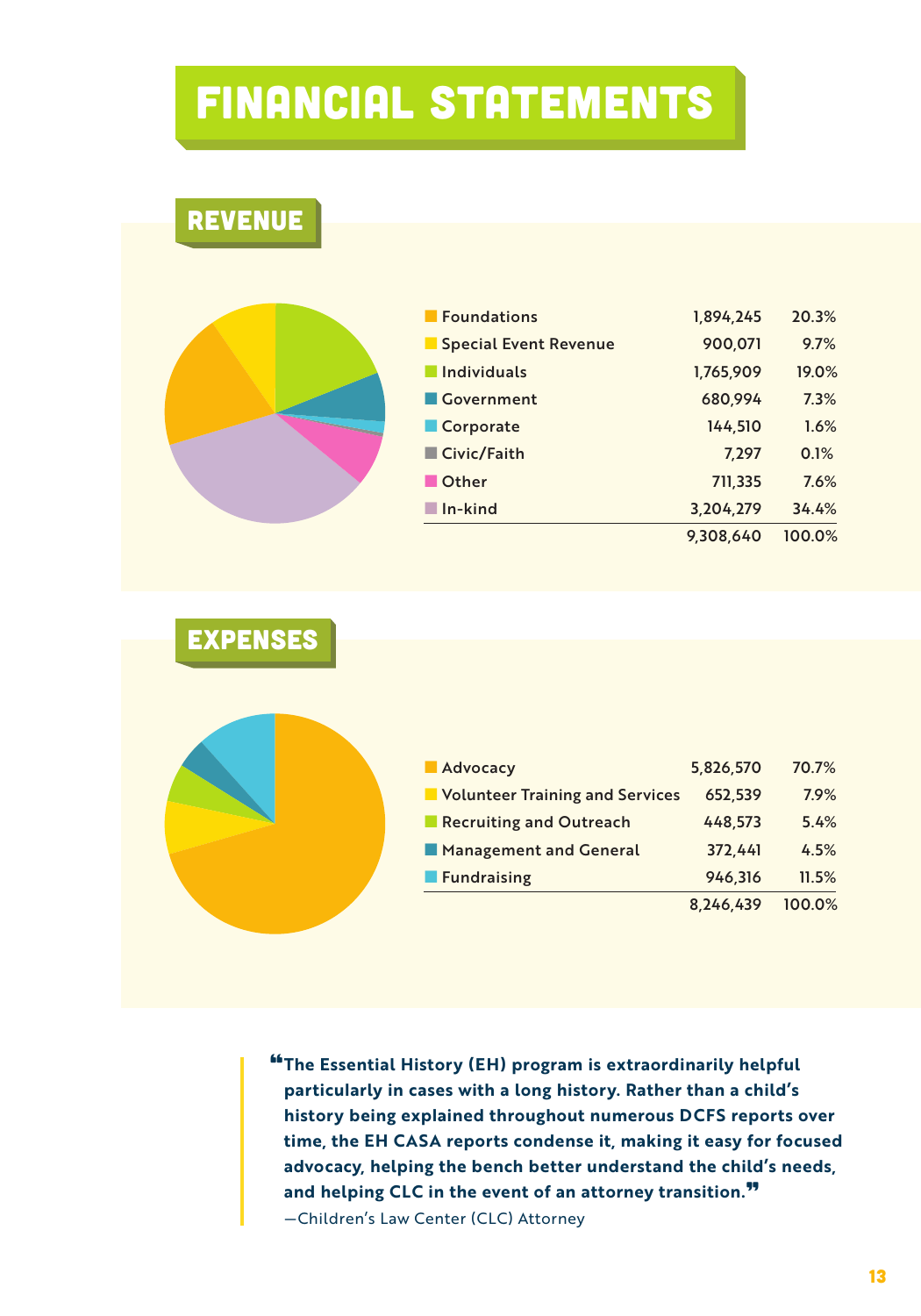#### **July 1, 2020 - June 30, 2021** casa volunteers

Afsoon Aboulsabaa Jennifer Adam Frank Adams Gloria Adams Laura Adams Devin Adante Jill Aguilar Tania Alame Bruce Albert Peter Alcocer Tania Aldaddah Marla Alders Farah Alibay Crystal Alkais Ryan Allen Sara Allen Christine Alvarez Sofia Amburgey Thomas Amman-Clark Kristine "Kris" Amon Melisande Amos Rosa Ampuero René Amy Kate Andersen Bruce Anderson Cathleen "Cathy" Anderson Jim Anderson Kelsey Anderson Eyonna Andreatte Natalie Andres Lisset Angel Jessica Anguiano Haidar Anwar Denise Appell Gavriela Applebaum Lise Applebaum Wayne April May Arakaki Alyse Aratoon Anita Aratow Daniel Araujo Mary Arias Aura Armas Brannon Arms Christine Armstrong Terri Arnold Melissa Arnson Samia Arslane Erica Ash Paul Ashmore Kelly Attwood Jerry Auerbach Laura Aversano Kaila Babnik Courtney Baker Paul Baker Rachel Baker Bobak Bakhtiari Alison Ball David Ball Polly Bamberger Michael Banks Yas Baravarian Jill Barrett Maria Barron David Bartholomew Sadie Bascom Lisa Basiri Lisa N. Baskin

Matthew "Matt" Baucum Kathryn "Kate" Bean Michael Bear Karen Bechler Patricia "Patti" Beck Cadena Bedney Amanda Begley Catherine Behrens Renate Beljan Garrett Bell Toni Bellafiore Linda Belzer Rae'Mishka Benjamin Justine Bernacet Laura Bess William "Bud" Betts Gayatri Bhasin Aishwarya Bhave Denise Bieker Michael Bierman Susan "Susie"' Bierman Bonnie Bilitch Liza Billington Renne Bilson Elizabeth Birkenbeuel Daria Bisharah Jeremy Black Janet Blair Xena Blair Katrina Blandino Lesley Blane Silvia Blas Lisa Boatner Meghan Boehman Benjamin "Ben" Bolin Bruce Bolkin Andree Booker-Olivas Jolene Bowles Karen Bowles Catherine Boyd Madison Bradfield-Davis Rebecca "Rebekah" Brandes Jody Brandt Nancy Brashears Laurence Braude Susan Toby Brenner Claire Brian Carlena Britch Jacolyn Bron Dwana Broussard Andrea Brown Angelique Brown Jordan Brown Liese Brown Timothy Brown Tien Brunelle Melissa Bryan Nicole Buckland Scott Buetow Tristan Bulatao Michelle Bulkley Elizabeth "Lizzy" Bultema Eleanor Burgess D'Nisha Bush John Butler Kenisha Byrd William "Mark" Caffee Saul Cafruni Tania Calhoun

Sean Califf Glen Callahan Lainnie Capouya Mariangela Caraballo Linda Caravana Amy Carbo Maria Carnock Shemainee Carranza Kamille Carruthers Sandra Carter Sheri Cartier Elizabeth Carton Rita Carton Silvana Casalegno Julie Casey Jessica Cassidy Andrea Cavanaugh Andrea Cervantes Adele Chadwick Connie Chae William "Bill" Chais Wrenn Chais Jillian Chamberlain Aaron Chan Carol Chang Christina Chapman Rosie Charbonneau Elaina Chesnut Margaret Chevedden Victoria Childs Daniel Choi Dana Christensen Randy Christopher Yoonjin Cipta Holly Clark Skyler Robert Clarke Jane Clausen William "Chip" Clements Katherine Clemons Jackson Clough Anita Cochran Morris Stacey Cohan Andrew "Andy" Cohen Julie Cohen Tessa Cohen Julie Colbert Marie Cole Marie Connolly Kelly Cook Mary Cook Deanna Cooke Larry Coon Sharon Cooper Emily Cooper Jean Cooper Molly Cooper Christina Cortes Foster Corwith Susan Cottle Natalie Cowan Gayle Coyle-Ikemoto Amber Craig Dennis Crane Lauri Crane Lynette Crawford Oona Cremata Jane Cripe Brenda Crockett Tracy Crosthwait

Lauren Crotzer Julianne Cruz Jason Cruze Erin Cunningham Craig Curtis Lindsay Cutler Nathan Cyphert Matthew Daenzer Kim Dang Trinh Ericka Danko Bruce Danziger Cindy Dardon Heidi Darrah Joel Dauten William "Billy" Davidson Victoria "Vicki" Davis Robin Dawe Stephanie De Anda Annie De Angelis Katelyn De La Rosa Aceves Ricardo De La Torre Marie De Varennes Mary Deagon Debra DeBose Arienne DeChellis Liza DeLa Cruz Cara Delcher Anna Delmage Barbara Demman Teresa Tessa Dent Renée Dernburg Andrea Devooght Sarah Diebel Ronald Dietel Aaron Dinsdale Jesse Earl Dodge Nelson Crystal Dominguez Alexander Dominitz Johnathan Dorfman Joanne Dossick Seann Dougherty Susan Douglas Tracy Doyle Cerise Dragicevich Taylor Droddy Jessica Druker Karen Drummey Patricia Duff Debbie Dullabaun Holly Dunlap Taylor Dunn Cheryl Dunnett Cynthia Dunnett Kelton Durham Juliet Dutton Kathryn Eamranond Lisa Marie Eckert Gillian Edel Lela Edgar Elizabeth Edwards Rachel Ehrlich Don Eklund Joanna Eland Elsa Elbert Gretchen Elg Olivia Ellegard Dorothy Ellis Susan "Susie" Elster Audrey Emerson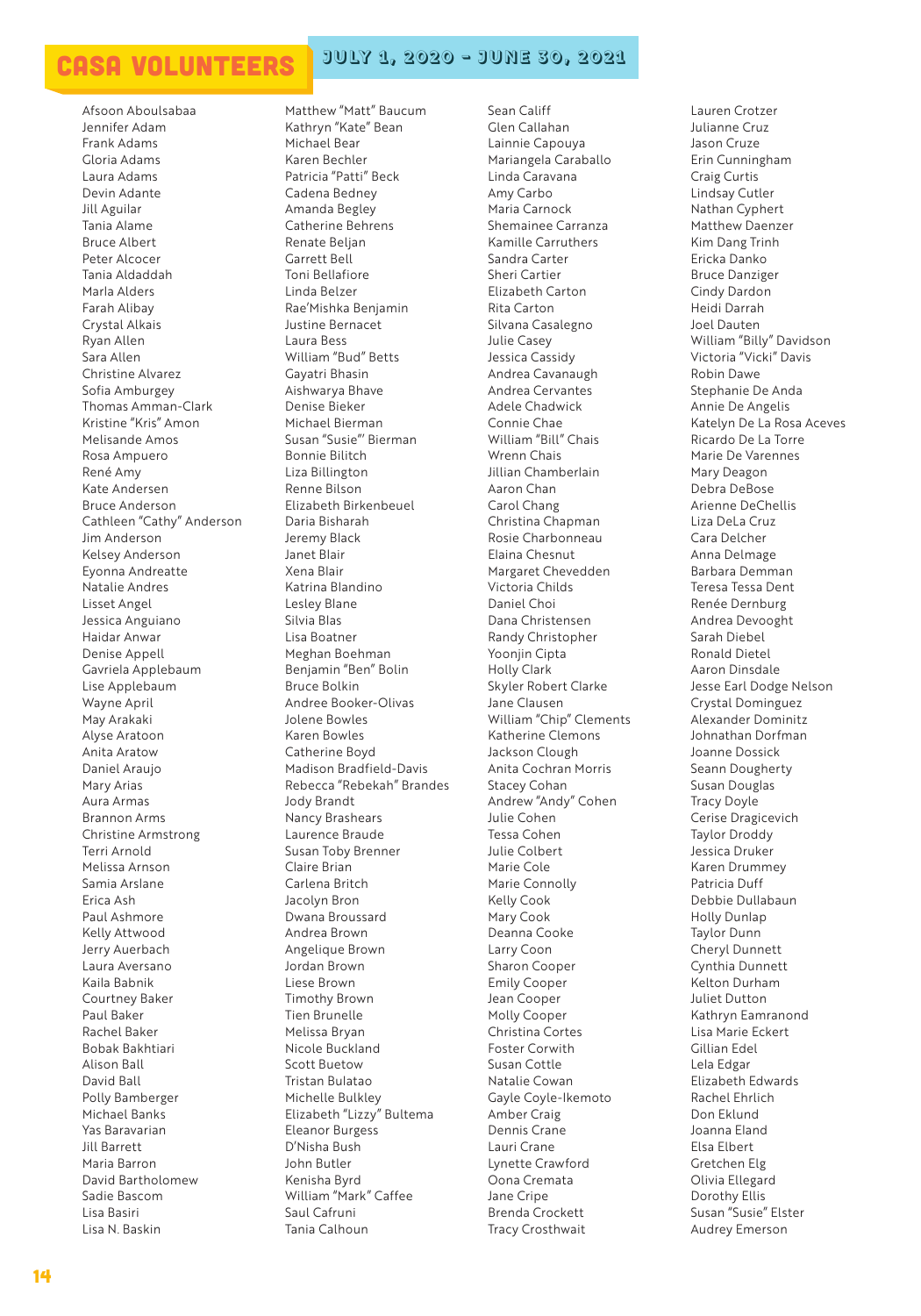Brieanne Emery Aaron Ensweiler Julie Epstein Azize Erim Lindsey Esplin Daisy Esqueda Christie Evans Francynne Eve Bryn Everett Karen Eyres Kathryn Fagerquist Cynthia "Cindy" Fagin Jessica Fagre Angelique Farmer Matthew Farrell Parinaz Farzinfarid Kenneth Feick Therese Fellbaum Andrea Fennewald Morgan Ferguson Tracy Fernandes Whitnee Ferrer Teena Festa Barbara Field Barbara Filichia Joy Finch Kirsten Finlayson Charles Fisher Jay Fitzgerald Virginia "Ginny" Fitzgerald Stephanie Flagg Linda Flloko Anita Flores Abraham Flores-Rojo Adrienne Florez Jose Florido Catherine Flournoy Jo Fogel Roberto Fonseca William "Bill" Forman Erin Foster Sharon Foster Catherine Foulkes-Sutton Lisa Foux Steven Fraider Angela Franchino Dayra Frantela Jesse Freeman Whitney Freydig Michael Friedlander Evanne Friedmann Mary Ann Friedrich Sheila Frierson Lori Froeling Ranko Fukuda Demetric Fuller Grace "Beth" Fuller Michelle Gagnon Ariel Gale Karen Galeana Nelson Galloway Steven Garber Claudia Garcia Denise Garcia Josue Garcia Lissette Garcia Nadia Garcia Ashley Garcia-Maynard Ashley Gardner Wendy Garibay Louise Garland

Michele Garofalo Avery Garrett Daniel Garrett Jessica Garrett Allyson Gartside Tracey Garvin Samuel Garza Bernstein Nichole Garza Alma Garza-Hernandez Carol Gaspar Hannah Gaspar Ava Gawronski Emma Gerch William Germani Tigist Gessesse James Gewert Melanie Gifford Kenia Gil-Estudillo Valerie Gilliam Michael Glasco Janet Gleason Richard Gleerup Christian Glick Atsuki Glodowski Christine Goddard Beth Godfrey Sarah Golden Jared Goldin Grace Goldman Edward Goldstein Marcy Goldstein Carmen Gomez Cortney Gomez Celina Gonzales Angela Gonzalez-Rosal Dalia Gonzalez Rene Gonzalez Rebecca Goodman Hovsepian Kathleen "Kathy" Gooze Angela Gordon Kelly Gordon Maria Teresa Gordon Nicole Gordon Peter Gordon Linda Goss Sean Grady Sheila Grady Polly Grant Michael Grazer Cindy (Sid) Greenwald Catharine Griffin Joan Griffith-Malloy Rosa Grijalva Michelle Grimaldi Kerry Grimes Joseph "Gerry" Grossman Ronald Grover Alejandro "Alex" Guerrero Cynthia "Cindy" Guevara Sheila Guevara Kathleen Guinses Monica Gustafson Donald Gustavson Brenda Gutierrez Danica Guzman Lisa Guzman Lori Haas Ranita Hahm Deann Haight Molly Haldeman Wendy Haldeman

Claire Hall Mary Hall Melissa Halliday Coyne Patrice Hallman Robin Hamilton Thomas Hamlett Emma Hammond Mary Hampton Smith Amy Hanawalt Diana Hanbury Audrey Handelman Kari Hanson Lauren Hardgrove Tricia Harding Chadwick Harman Heidi Harmon Elizabeth Hartley Virginia "Ginger" Hartman Gabrielle Harvey Madison Hathaway Marcellina Hawthorne Susan Hayes Patricia Hazama Belinda Heard Emma Heffernan Rose Heffernan Christopher Heisen Destiny Hendrie Holt Lynne Henry-Dinneen Candice Herman Gloria Hernandez Samuel Herod Lainie Herrera Susan Herron Myna Herscher Anne Hieronymus Lynne Hill Bernstein Gregory Hill LaTanya Hill Ashley Hinshaw Grace Audree Ho Maxine Hockley Hannah Hoffman James 'Jim' Hoffman Shannon Hoffmann Jessica Hogeveen Craig Holliman Robin Hollis Mary Holmes Nicole Holzberg Clare Hopkins Isa Hopkins Mary Jane Horton Mona Houghton Kimberly Houk Lisa House Joel Howard Sofie Howard Sally Howell Crystal Hsing Kristie Hubbard Jessica Hughes Maiya Hume Elizabeth Hunt Nina Hyams Kathleen Interian Michelle Ireton Jeanne Irving Deanna Isabel Lory Ishii Joya Italiano

Anthony Itkin Natalia Jackman Glenn Jaffe Randal James Elise Jansen Ardelle Jarvis Carolyn Jarynowski Deliese Jaspersen Richard "Mike" Jaspersen Lorina Jasso Stephanie Jean Dona Jeffery Michelle Jensen Lynn Jia Amanda Jimenez Amy Johnson Belynda Johnson Cora Johnson Elijah Johnson Elisa Johnson Erika Johnson Natalie Joos Dixie Jordan Michele Jordan Nancy Josephson-Sanitsky Karina Juarez Caroline Judge Wende Julien Celeste Kafri Ronald Kagan Mackenzie Kahl Rebecca Kahn Daniella Kaiserman Chloe Kalk Mia Kaminsky Meyer Susan Kandel Wynn Kaneshiro Rosa Kang Kollyn Kanz Joan Kaplan Nirja Kapoor Roobina Karapetian Clara Karger Anthony Karimi Jody Kasten Roberta Kato Baraneh Kazemi Karen Kearney Daniel Keatinge James Keefe Amanda Keenan Lanfre Cristina Keller Robert "Bob" Kellogg Madeline Kelly Marcella Kelly Erika Kercheval Alexis Kerin-Hagerman Barbara Kernochan Angie Kim Javon Kim Roy Kim Gale Kindberg Brandye King Edward "Cameron" King Cherie Kiyomura Jordana Klein Cameron Kleinberger Kara Klenk Christina Kleppinger Alexander Kludjian Joann "Jodie" Knittle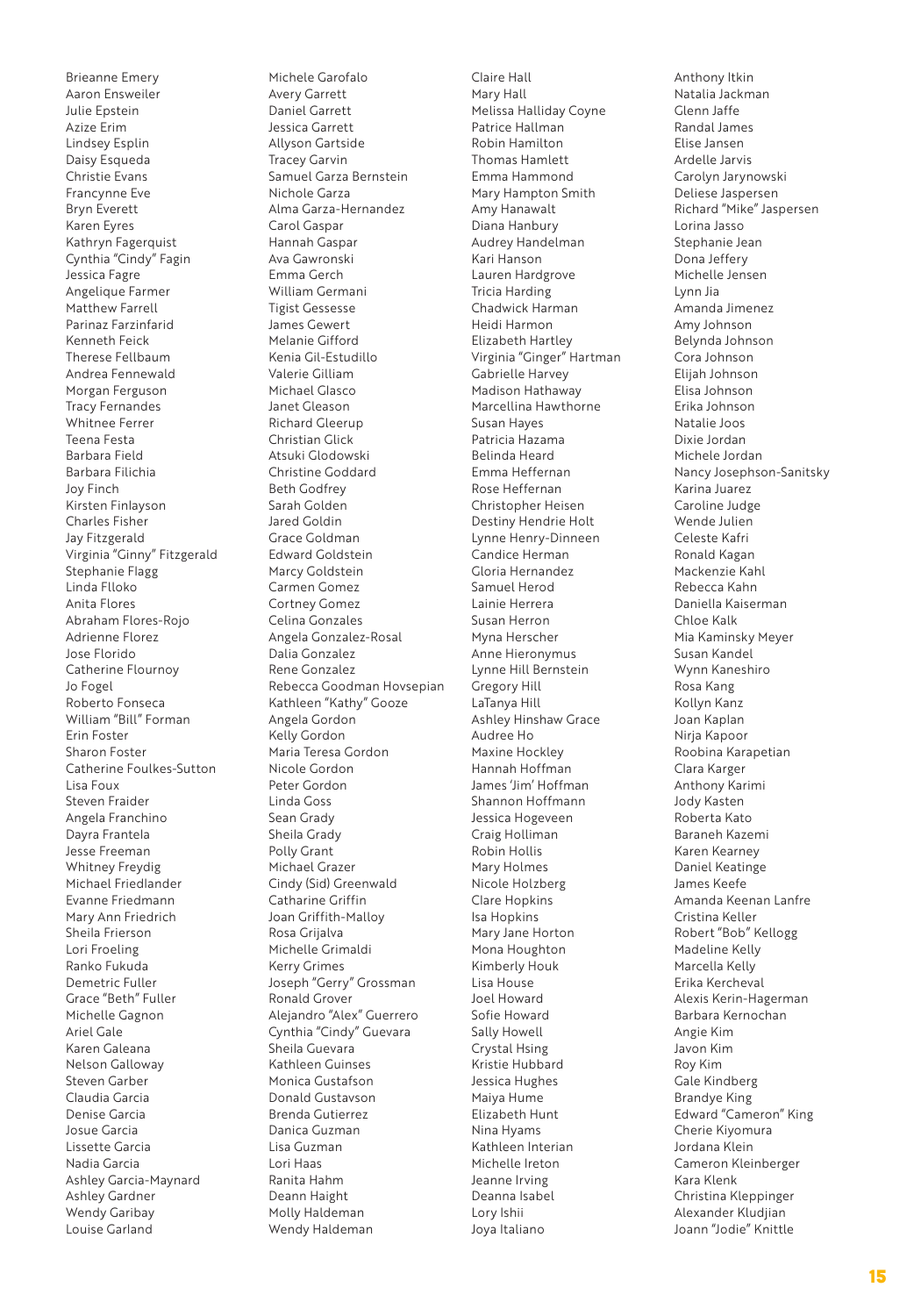#### **July 1, 2020 - June 30, 2021** casa volunteers

Victoria Koegel Jessie-Ann Kohlman Molly Kohrs Nathan Kohrs Rebecca Kon Afroditi Kontos Therese Kosterman Steven Kostka Michael Kranther Jennifer Kriske Alexandra Kronz Joshua Kronz Daniel Kubrin Oksana Kubushyna Deborah "Debby" Kumar Ritu Kumar Kathleen Kunysz Lora Kurtenbach Kaylie Kvoriak Juliana LaBarbiera Patsy Lachman Aimeelynne Lake James "Jim" Landreth Cassidy Lange Franchesca Lantz Marissa Lara Jayne Amelia Larson Kendra LaSalle Samuel Laskey Louise Latham Susan Latigay Marilyn Lawenda Carla Lazzareschi Mynga Le Jill Leanse Katrina Katie Leap Charlene Leavell Lai Lydia Lee Stephanie Lee Frann Lefkowitz Ariella Lehrer Lindsay Lehrman Stephanie Leifer Aimee Lencsak RolandLeoncio Julie Levy Melanie Lewis Viviana Leyva Joanne Lightfoot Joseph Lightfoot Laura Liguori Jamee Lind Alexandra Allie Lindly Rachel Linton Paul Lister Betty Liu Kylee Loebs Jenna Logoluso Kathi Lombardo Nancy Lomen Meghan "Meg" Long Roy Longman Jerrod Longoria Leslie Lopez Cortez Loretta Lopez Herndon Adriana Lopez Christopher Lopez Cynthia Lopez Silvia Lopez

Tayler Lorence Shana Lourey Nancy Lovett Judith Lovingfoss Yifen Low Heather Lucas Emma Ludbrook Elvina Lui Suzanne Luke Brandon Luna Alyson Lundby Kimberly Lundy-Liope Roberta "Robyn" Lutsky Susan Lynch Tracy Lynn Cambron Laurie Macdonald Parkes Julie Macdonald Margaret MacLean AshleyMacomber Richard Mailman Melanie Makaiwi Linda Makarians SharonMakimoto-Landin Kathleen Malaske Samu Emily Maloney Jennifer Malsch Katelyn Manley Marilyn Manley **SharonMarch** Michele Marchand Katherine Marcheski Teri Marias AndreaMariash Ana Marin Cheryl Marino Martha Marion Gissele Mariscal Debra Markovic Debra Martin Jennifer Martin Richard Martin Shannon Martin Briana Martinez Dayanna Martinez Enrique Martinez Alena Maschke Timothy "Tim" Mathews Melissa Mathewson Antonina Maxey Elizabeth May Catherine McAfee Jeffrey McBurney Deborah McCall Erin McCann Nina McCullaugh Lauren McDermott Gerda McDonough Jennifer McFarland Edwin McGee Stephanie McGrath Keree McGuire Monique McKellop Marcy McKenzie Kendall McKinnon Krystal Mead Lara Mellegers Michael Melon Julia Meltzer Megan Menard

Jennifer Menchaca Dayrin Mendez Elsie Mendoza Lucy Mendoza Monica Menez Joseph Menkin Jamarcia Merritt Catherine Messman Jennifer Metz Jack Meyerhoff Paolina Milana Susan Miller Julie Mintz Jessica Mita Teresa Mitchell Eva Mitnick Maggie Moe Jill Moeller Deborah Moisio Kristen Molina Lucia Molina Christopher Molldrem Patricia Monahan Sarah Moniz Angel "Angelita" Montanez Teresa Montellano Carson Moore Sandra Mora Sergio Morales Cheryl Morelan Kristin "Kris" Morrish Ali Moses Adam Moskowitz Erin Moy Betsy Mudd Sandra "Sandy" Mukai-Kim Alisha Mullally Matt Mullen Sarah Mullen Rubaina Mumtaz Lindsey Munday Jacqueline Munoz Geoghegan Kara Murano Elizabeth Murphy Molly Murray Katherine Myers Abby Myerson Herbert Nacion Evelyn Napolitano Michael Natalizio Meghan Nealon Martha Needelman John Neill Arianna Nelson Emily Nelson Diane Neuner Jeff Newman Julie Nguyen Mai Nguyen Vy Nguyen Kelli Nicholas Geovanna Nichols-Julien Erin Ninh Jane Nishimoto Magdalene Nitschke Leah Noble Christina Noguera Lynda Noiseux Kristin Nugent

Thomas Nunan Theresa Nunez Colleen O'Brien Alexis Olbrei Marissa Oliver Carolyn Olsen Iliana Olvera Lozano Stephanie O'Neal Alicia Orozco Licia Owolo Breanna Oxford Aisha Oyarekhua Christopher Pahl Emily Pai Daisy Palafox Karen Pang Carmen Paparella Martin Papazian Andrea Parada Jill Parker Heather Parlato Charles Parra Rajasree "Raji" Parthasarathy Kirsten Parton Andrea "Drea" Paskal Emma Pastore Karishma Patel Deborah Patrick Laryssa Payton-Stevens Patricia Peach Christina Pederson Nicholas Peet Gloria Carolina Pepin Elizabeth Perez Gabriela Perez Jennifer Lynne Perez Robert Perkins Bruno Pernet Linda Perryman James Petronie Brian Pfanschmidt Allyson Pfeifer Douglas Phelps Kaelyn Phillips Elizabeth Pierce Melissa Pitts Amanda Plisner Rosemary Plue Jeffrey Plunkett Leslie Podolsky Taylor Polidore Julie Polkes Laurel Polson Susan Poon Nikki Poosti Kimberly Posin Alexandra Poulton Kristen Pratt Gina Pressman-Elardo Lynn Prushan Reyna Pulliam Rachel Quaintance Julie Quinn Marina Quintanilla Amy Rabwin Moriah Radin Ann Radow Zachariah "Zach" Ragatz Manuel Ramirez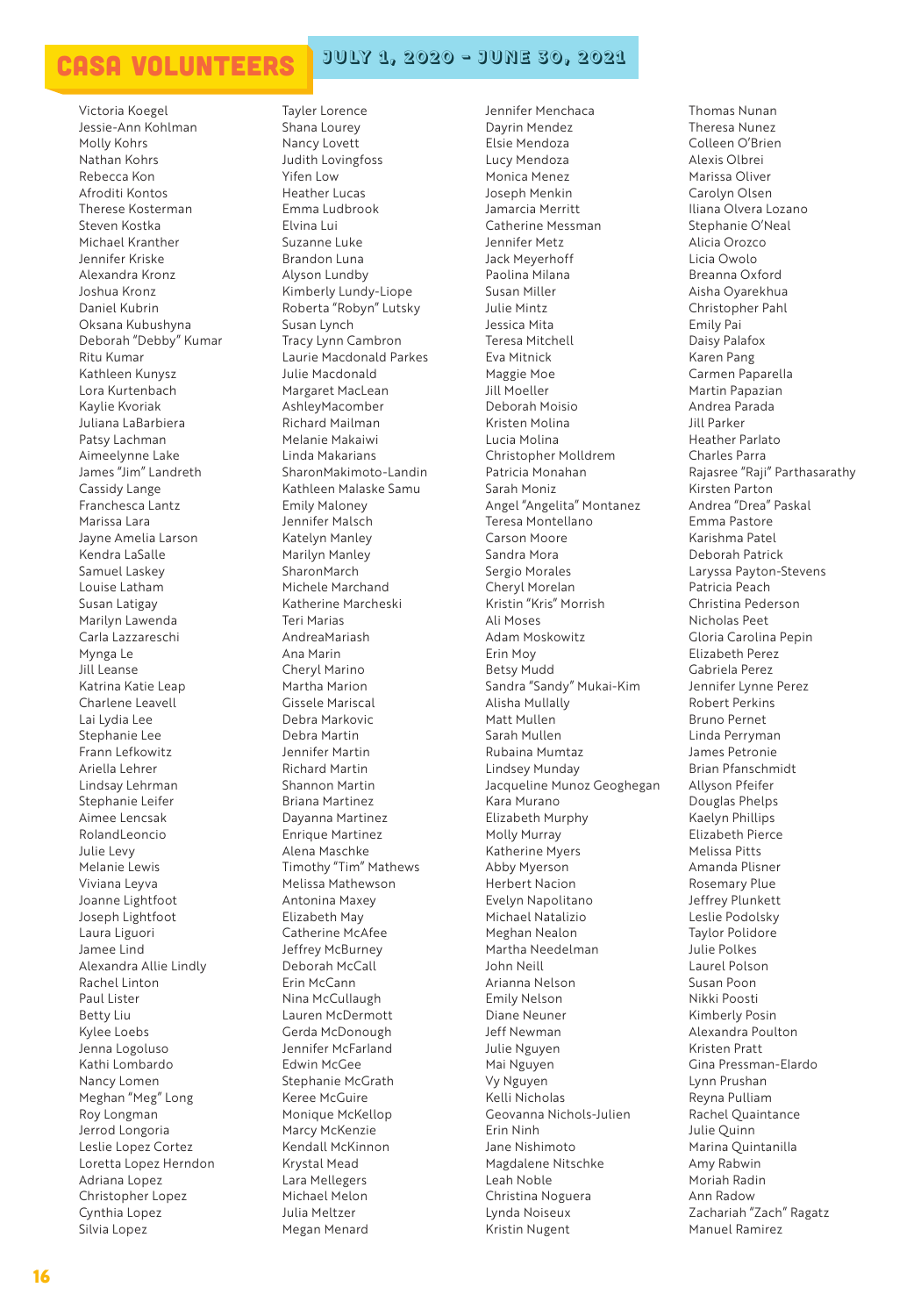Shannon Ramirez Itzel Ramirez-Cazares Lydia Randolph Marlene Rapkin MaryGrace Rapolla Douglas Rawson Richard Saintcroix Redman Richard Reed Scott Reeder Megan Reeves Gina Reeves-Torrence Ellen Rehak Chloe Reichert Amira Resnick Henry "Seth" Resnik Ragan Reviere Alexis "Kimani" Reynoso Judy Rezvani Mary Rich Sheryl Richards Gerald Riggs Liuska Rincon Ordonez Jacqueline "Kelly" Riordan Jessica Rivas-Valle Kimberly Rivera Benjamin Robbins Charles Robbins Ljubica Roberts Ena Roberts Christine "Chris" Robertson Jane "Janie" Robertson Sophie Robertson Suzanne Robinson Kelsie Roche Michael Rochmes Dayna Rodriguez Alyssa Rojas Alejandrina "Alex" Romero Iyadalic Romero Karen Rosen Dennis Rosenbaum Kenneth Rosenblatt Melody Roset Kathleen Ruano Miranda Rubin Laura Rubinstein Nikki Rudloff Dawn Runge Andrea Rupp Jodi Ryan Courtney Saavedra Ahide "Carolina" Saenz Joel Safranek Laura Salas Synthia Salas Julie Sampras Jasmine San Nicolas Carly Sanchez Leticia Sanchez-Perez Carl Sanders Lauren Sanderson Kilgore Brian Sanderson Tracy Sandler Kimberly "Kim" Sandoval Monica Santiago Valerie Sayles Laura Scarsi Rebekah Schaaf Erin Scherfenberg Keith Scheuer JoAnn Schiff Tara Schiro

Vincent Schodolski Devon Schoeneman Lisa Schreiber Mary Schubel Cari Schwartz Shaindi Schwebel Lakisha Scott Emily Scrimshaw Natalie Seaman Karly Seeley Allison Segan Lillian Sellers Suri Serano Amy Shachory Joey Shanahan Shari Shanfeld Mindy Shapero Brooke Shapiro-Pfeiffer Gail Shaw Hawkins Robin Sheiner John Sheller Miriam Shenfeld Nell Sherman Rainee Shih Kaely Shilakes Shaghayegh Sherry Shojaei Audrey Shulman Alfred Sicard Andrea Siegel Steven Siegel Tara Siegel Jodi Siegner Molly Sievert Sandi Silbert Cristina Silva Lisa-Marie Silver Chelsey Silveria Marcy Silverman Mary Simeone Catherine "Cathy" Simms Dana Simon Lucinda "Lucy" Simonet Sarkes Colette Sims Jennifer Sinha Michelle Sinness Elmira Sipen Adam Sjoberg Matthew Skoll Isabella Sledge Gareth Smith Kathleen Smith Kyle Smith Leigh Smith Leigh Ann Smith Marlonzo Smith Neil Smith Zohar Soffer Jerry Solomon Richard "Rick" Son Katharine Soper Laura Sorenson Patricia Soto Flournoy Julie Spacht Samuel Spencer Carol Spiegel Marilyn Spiegel Katherine Spiers Erica Stafford Doug Stanger Bahara Stapelberg Sara Stapelbroek Maya Stark

Danette Starksen Sarah Steele Lisa Steen Proctor Cornelis "Kees" Steeneken Aliza "Lee" Stein David Stein Jeannine Stepanian Carolyn "Carri" Stevens Kerry Stiles Rae "Michelle" Stilts-Skokan Barbara Stimson James Stoecker Sandra "Sandy" Strickland Latetia Stroud Gregg Strouse Caroline Su Adina Sullivan Jill Sullivan Patricia Sullivan Tabatha Sumner Nancy Swan Elyse Swanson Kathy Swanson Cynthia Sward Luke Swinney Bathool Syed Courtney Tallman Karen Tallman Irmgard "Irma" Tamayo Kim Tashman Thuan "Cindy" Tat Jim Tauber Jonathan "Guy" Taylor Samantha Taylor Marie Lou Teferi Circe Tejada-Flores Itzayana Tello Gallegos Chasen Thibeault Simon Tikhman Kaelyn Timmins Maycie Timpone Melissa Tingley Mary Anne Tippin Lois Todd Carolyn Torres Mark Torres Craig Torres-Ness Erica Torres-Ness Nicholas Trammell Ashly Trapolsi Serafina Trevino Geneva Tripp Sally Troncoso Brad Tsai Michelle Tsai Louisa Tucker Anne Turner Courtney Ullery Sarah Ullman Melisa Urbina Crystal Valdez Annelisa Vallery Tricia Valverde Courtney Vance William Vanderberg Lena Vanderford Katelyn "Katie" Vandervort Jaime Vane Jason VanMeetren Elizabeth "Beth" Varner Ludivina Vasquez Snow

Adriana Velasquez Vacca

Estephanie Villa Perez Matthew Villasenor Meri Vitiello Rebecca Wagman Shannon Wagner Frederick "Fred" Wallace Katherine Wallace Shonnieka "Shonnie" Walls Terri Walters Lydia Wang Stevie Ward J. Alan Warfield Stephanie Wayland Henry Tony Weaver Julie Weil Clarissa Weirick Ilana Weiss Jennifer Weissmuller Lynn Welsh Jennifer Wexler Blake Whealy Elizabeth Whitaker Fawntelle White Liam White Donna Whiteside Brian Whitten Hailey Wierengo Shanalie Wijesinghe Alison S. Wilcox Charlotte Williams Darnell Williams Doug Williams Mackenzie Williams Renee Willis Nikeisha Wilson Sarah Wiltfong Brigitte Wintner Carla Wohlforth Daire Wolf Rachel Wolflick Mazie Wong Ella Wood Theresa Wood Lauren Woodland Eric Worthington Jessie Wren Denise Wright Gioia Wurth Deborah Wyle Jason Wyman Joni Yamashiro Lee Yamashiro Sheila Yancy Doowon Danny Yang Lisa Yassinger Elizabeth Yeomans Stacey Yi Ece Yildirok Andrea Yochim Susan Yoon Spring Young Jean Youngquist Jessica Yu Jay Zaretsky David Zaro Martha Zavala Jessica Zeichner Orbelina Zelada Alicia Zhong Ruth Zhong Harold Zuckerman Jaimi Zwerling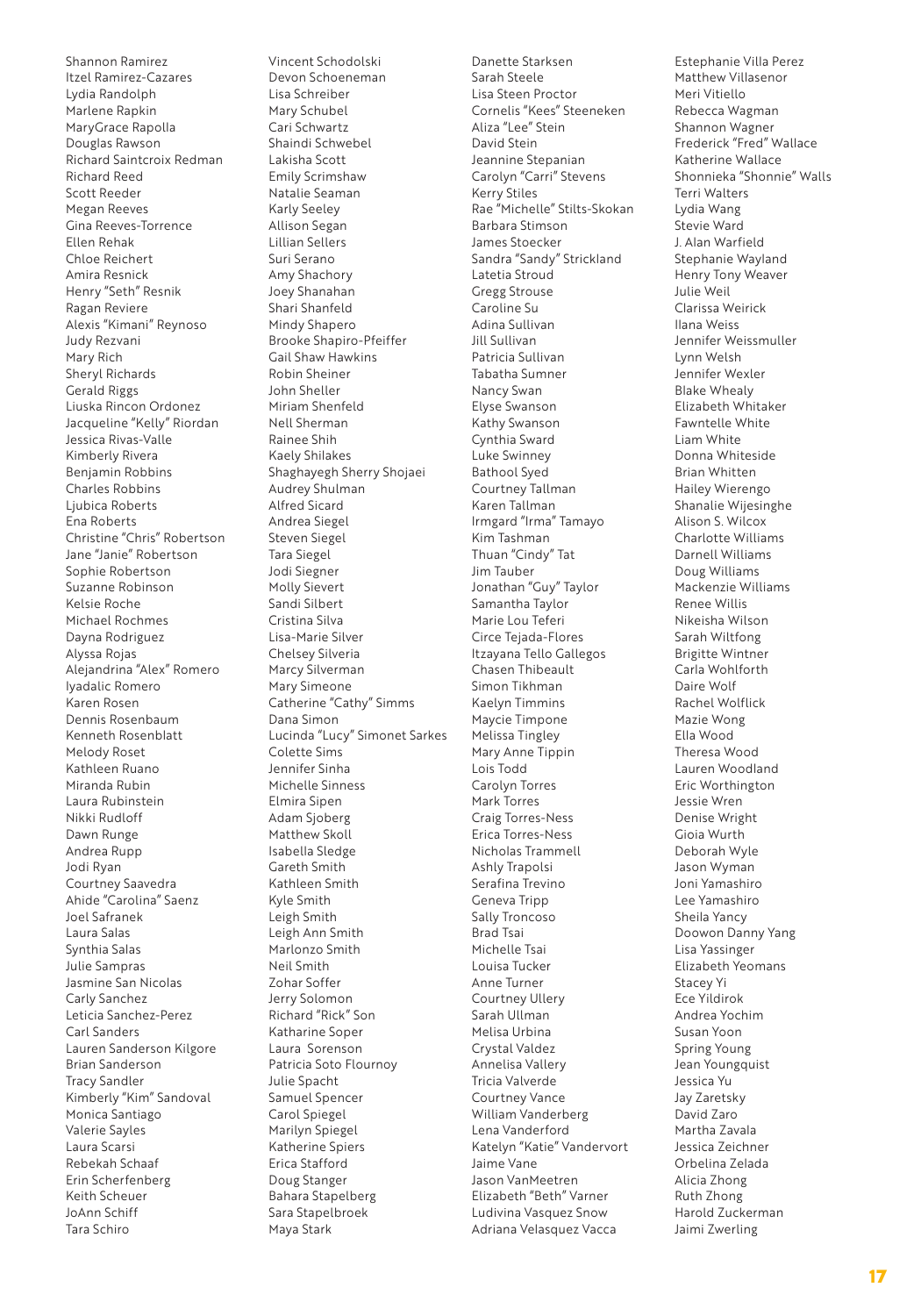### **CASA OF LOS ANGELES BOARD OF DIRECTOR**

### **current**

**Lori Kozak, JD – Board Chair** Fox Rothschild LLP

**Edward Nahmias – Vice Chair** Capital Group (retired)

**Jennifer Hinman – Treasurer** Capital Group Companies

**Audrey Handelman – Secretary** Gensler Court Appointed Special Advocate

**Alicia Anderson** Nixon Peabody, LLP

**Doug Anderson, JD** PricewaterhouseCoopers LLC

**Doug Bond** Amity Foundation

**Minji Cho** Inner Dimension Media

**Terri Durham, JD** Activision Blizzard

**Andrew Goldberg** Leonard Green & Partners, L.P.

**Ricardo Gonzalez** Southern California Gas Company

**Ashley Grace** Court Appointed Special Advocate

**Christian Green** Los Angeles Community College District, Pasadena City College District, Compton College, UCLA and CSU Dominguez Hills

**Dr. Tamara Hunter** Commission for Children and Families, Los Angeles County

**Erika Johnson** The Center for Early Education **Veronica Keegan** Riot Games

**Mark Lamia** Activision (retired)

**Nick Lebherz, JD** DoubleLine Capital LP

**Jason Levin, JD** Law Office of Adam I. Gafni

**Emma Ludbrook** Paradox

**Colin McIntosh** REVOLT

**Lynn McKenzie Tallerico** KPMG LLP

**Debra Ravden** Klopert & Ravden, LLP

**Johna Rivers** Former Foster Youth and Filmmaker

**Dayna Rodriguez** Court Appointed Special Advocate

**Alayné Sampson** Capital Group Companies

**Daniel Sarkis, MBA** Mercer

**Neil Selman, JD** Selman Breitman LLP

**Josh Tohl** Tohl Enterprises

**Courtney Torres** Courtney Torres Consulting

**Carolyn Toto, JD** Pillsbury Winthrop Shaw Pittman LLP

**Harriet Zaretsky, JD**  Court Appointed Special Advocate

**Jacqueline Dolan** Founding President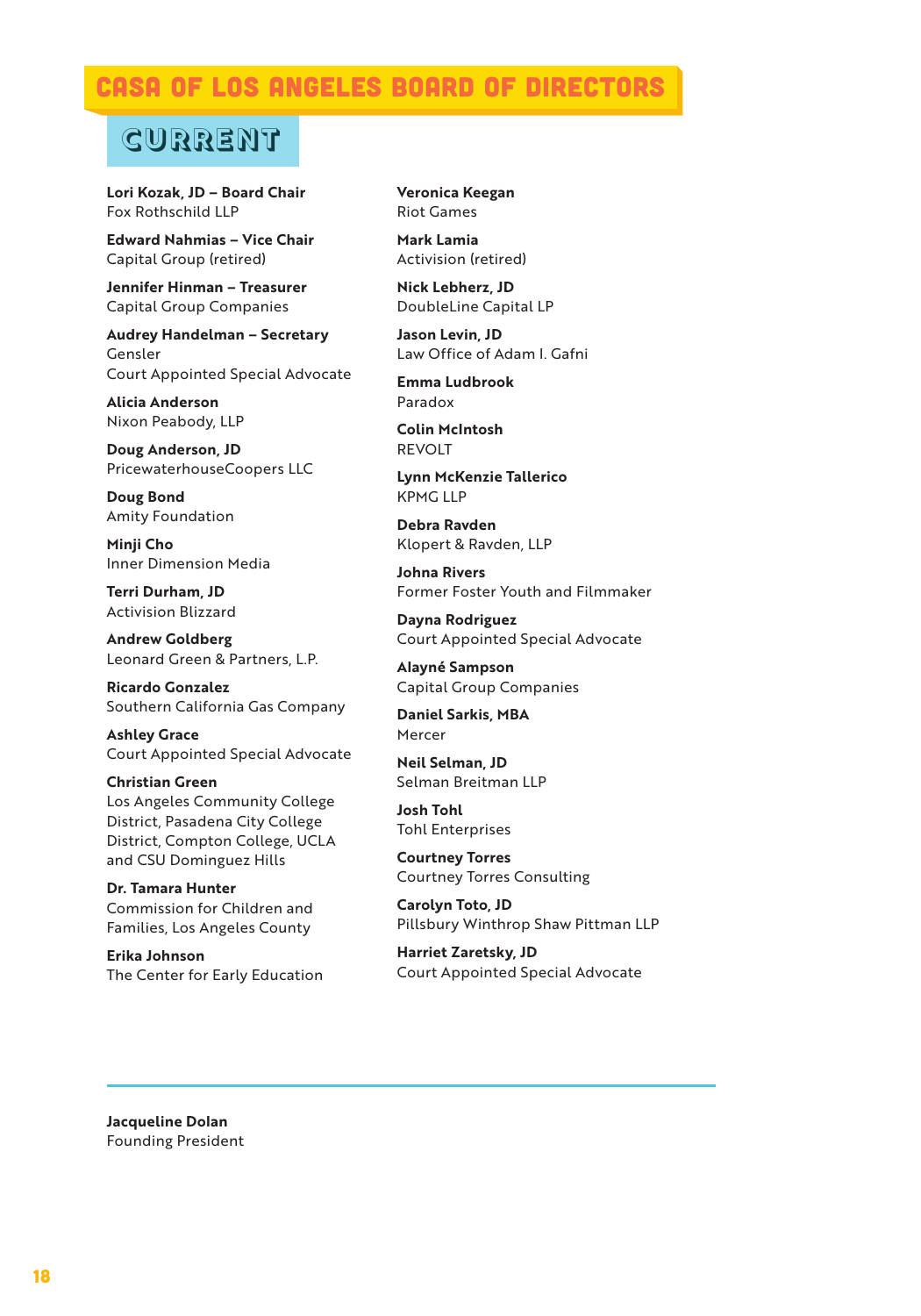### casa of los angeles staff

### **current**

**Charity Chandler-Cole** Chief Executive Officer

#### ADMINISTRATION

**Jennifer Gjurashaj** Director of Contracts

**Mika Khan** Chief Program Officer

**Glenn Lezon** Chief Financial Officer

**Timon Lo** Accounting Specialist

**Jacquelyn Mancia** Human Resources Generalist

**Josh Saxelby-Valle** Data and Evaluation Manager

**Briana Spencer** Executive Assistant

**Hiba Zakkour** IT Coordinator

#### ADVOCACY

**Arlene Anguiano** Essential History Program Manager

**Rosa Arevalo** Advocacy Team Manager

**Tamara Bingham** Advocate Supervisor

**Lesley Bois** Advocate Supervisor

**Kristienne Brooks** Director of Advocacy

**Chandler Bruyn** Essential History Program Coordinator

**Alice Choi**  Advocate Supervisor

**Farah Dabbagh** Advocate Supervisor

**Tammy Dietrich** Advocate Supervisor

**Maggie Egan** Advocate Supervisor

**Katherine Farina** Advocate Supervisor

**Jessica Gonzalez** Advocate Supervisor

**Lauri Halderman** Early Childhood Program Manager

**Shikeem Hayle** Advocate Supervisor

**Stefanie Jadidi** Advocate Supervisor

**Monica Kincade** Advocacy Team Manager

**Robert Lee** Advocacy Programs Assistant

**Aimee Lencsak** Advocacy Team Manager

**Adriana Lopez** Advocacy Team Manager

**Joseph Luciani-Cervantes** Advocate Supervisor

**Carolyn McGee** Advocacy Team Manager

**Ben Miller** Advocate Supervisor

**Michelle Neumann** Advocate Supervisor

**Chelsea O'Neill** Advocate Supervisor

**Jessica Rivas Valle** Advocate Supervisor

**Lauren Rodriguez** Advocate Supervisor

**Melisa Urbina** Advocate Supervisor

**Ludivina Vasquez Snow** Youth Justice Program Manager

**Sharonda Washington** Advocate Supervisor

**Jontae Watkins** Advocate Supervisor

**Alex Zambrano** Advocacy Operations Manager

#### DEVELOPMENT AND COMMUNICATIONS

**Marie Carpenter** Chief Development Officer

**Yara Gharib** Grants and Foundations Manager

**Jovian Lin** Marketing Coordinator

**Zoe Moctezuma** Development Associate

**Kimberly Stauffer** Individual Giving Manager

#### VOLUNTEER SERVICES

**Angela Daughtry** Volunteer Recruitment and Outreach Manager

**Keila Escobedo** Volunteer Training Specialist

**Lynne Gabriel** Director of Training and Volunteer Services

**Sheila Hernandez** Volunteer Coordinator

**Taina Longin** Volunteer Training Specialist

**Betsy Ann Mudd** Volunteer Relations Manager

**Denise Preciado** Volunteer Recruitment and Outreach Coordinator

**Jeremy Remy** Training Manager

**Emily Scrimshaw** Volunteer Training Specialist